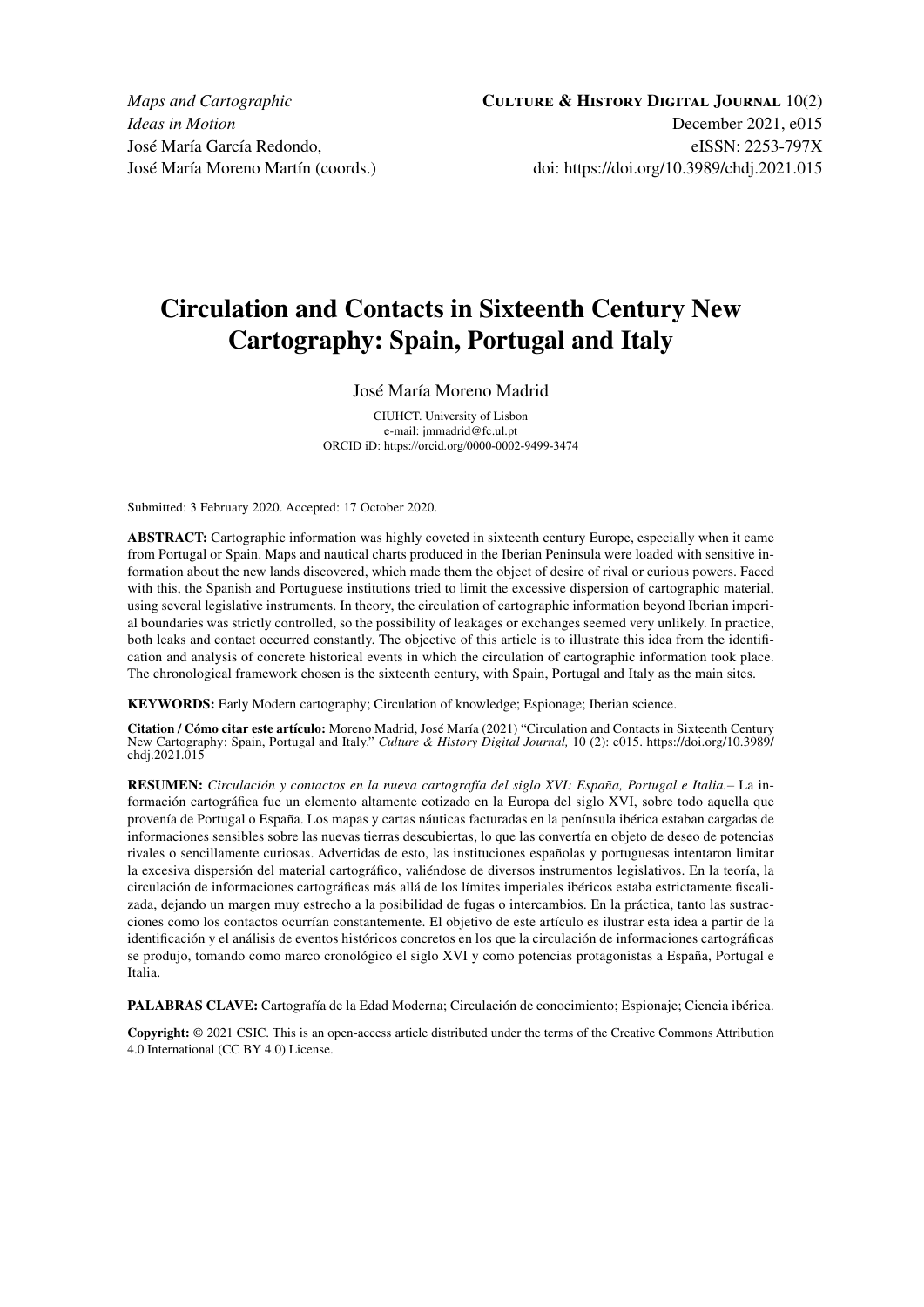### <span id="page-1-0"></span>**INTRODUCTION**

The maritime expansion of Portugal and Spain during the sixteenth century led both Iberian empires to face situations of a political, social and economic nature that had never been handled before. Among the many problems generated by this new and complex reality was the need to control enormous masses of information coming into the Peninsula from the colonized territories. Both Portugal and Spain quickly realised that it was necessary to develop mechanisms to manage such a volume of information, which led to the appearance of specific institutions, most famously *Armazens de Guiné e India* (Lisbon) and *Casa de la Contratación* (Seville); intermediate professionals, including pilots, cosmographers and professors of cosmography; and new cognitive devices, such as pattern charts, *regimentos* and oceanic rutters (Leitão and Sánchez, 2017, pp. 202-204). Cartographic information, the focus of this study, was regulated using these mechanisms. Nautical charts, $<sup>1</sup>$  $<sup>1</sup>$  $<sup>1</sup>$  which became the reservoir of</sup> cartographic information *par excellence* during the Modern Age, incorporated data collected by intermediate professionals, were produced and updated in specific institutions,<sup>2</sup> and they themselves constituted a cognitive device of the highest level.

Thus, cartographic information underwent an evolutionary process from its most embryonic epistemic stages to being embodied in an easily understandable appearance on a physical support that could be transported on board a ship.[3](#page-10-0) Throughout this process and during the time that the nautical chart existed, there is a paradoxical need to simultaneously "hide and disseminate the geographical knowledge" (Sandman, 2008, p. 32) contained in it.

This paradox inevitably resulted in a theory-practice dichotomy. The theory was built on various legislative instruments established by the Iberian monarchs. In the case of Portugal, the first instruction aimed at restricting the circulation of cartographic information came in 1504, when King Manuel I "prohibited the construction of globes and the reproduction of maps of Africa beyond the Manicongo River" (Marcondes de Souza, 1958, p. 265; Paladini, 2000, p. 62). This order would fall within the framework of the Portuguese *politica do sigilo*, which had supposedly been implemented in the Portuguese kingdom to safeguard its overseas discoveries from the curious gaze of other powers of the time.<sup>4</sup>

Although certain considerations of the *politica do sigilo* are difficult to accept today, it is undeniable that measures were adopted to protect Portuguese nautical knowledge from excessive dispersion. Similar measures were also adopted in Spain for the same purpose. In 1510 the *Casa de la Contratación* prohibited the circulation of nautical charts or information about the Indies without its permission, imposed a prohibition on pilots to give, sell or lend nautical charts to foreigners, and chart makers were also prohibited from selling their charts to foreigners (Sandman, 2008, p. 34).[5](#page-10-0)

These are some examples of the regulatory measures that were adopted in the early sixteenth century, and which were complemented by many others in subsequent years. I will return to them later, since for the time being those mentioned are sufficient to understand the framework on which the theory is built. This legislative apparatus, together with the cartographic studies of the nineteenth and a good part of the twentieth century, $6$  can lead us to think about the cartographic production of the sixteenth century as a set of national compartments that did not interact too much. Nevertheless, if one descends into practice, it will be noticed that it differed considerably from the main lines that the theory marked, and that nautical charts and cartographic information in general circulated beyond the limits dictated by the imperial authorities. Understanding the cartographic information of the Modern Age as a corpus of global knowledge in constant circulation already made sense for the imperial framework (Sánchez, 2019, pp. 35-36). But it could also make sense in a more "transnational" framework, considering the many contacts in the cartographic field that took place between different political-territorial entities during the sixteenth century. Of course, it would be a mistake to completely eliminate the relevance of the geographical factor.<sup>7</sup> It is clear that maps and nautical charts will have unique characteristics associated with their production site. But was one hundred percent of the information contained in those documents of "national" origin? This is something hard to believe. On the contrary, it is more logical to think that it was the circulation of ideas and, therefore, the contact between people, which allowed a constant evolution and improvement in Early Modern cartography, even among those entities confronted by world hegemony.

Obviously, the information circuits that I will address were not created by spontaneous generation at the beginning of the sixteenth century, but they took root vigorously in medieval times. For instance, Portugal welcomed a significant number of Italians from the thirteenth century onwards. The flow of people occurred also in the other direction, with many Portuguese students, clergy and nobility being hosted in the main Italian universi-ties and cultural centres (Cattaneo).<sup>[8](#page-10-0)</sup> This interchange was also reflected in the fifteenth century cartography produced in the Italian peninsula. Good examples of this were the chart of Grazioso Benincasa (c.  $1468$ )<sup>9</sup> and the *Cornaro Atlas* (c. 1489), which included Portuguese data in their depictions (Relaño, 2002).

Also, in the fifteenth century, Henry the Navigator became interested in the cartography being produced in the Balearic Islands, which had already become a well-known production centre thanks to works of the calibre of the *Atlas Catalán*. At some undetermined point in the first third of the century, Henry the Navigator took on the services of Jahuda Cresques —also known as Jacome de Mallorca the main exponent of Majorcan cartography at that time, for which he paid a "high price" (García, 2015, p. 38)[.10](#page-11-0) But the cost was nothing compared to the benefit, since Jacome de Mallorca's priceless nautical knowledge was integrated into the Portuguese cartographic information corpus*.* 

With the end of the fifteenth century and the beginning of the sixteenth, the Iberian scenario underwent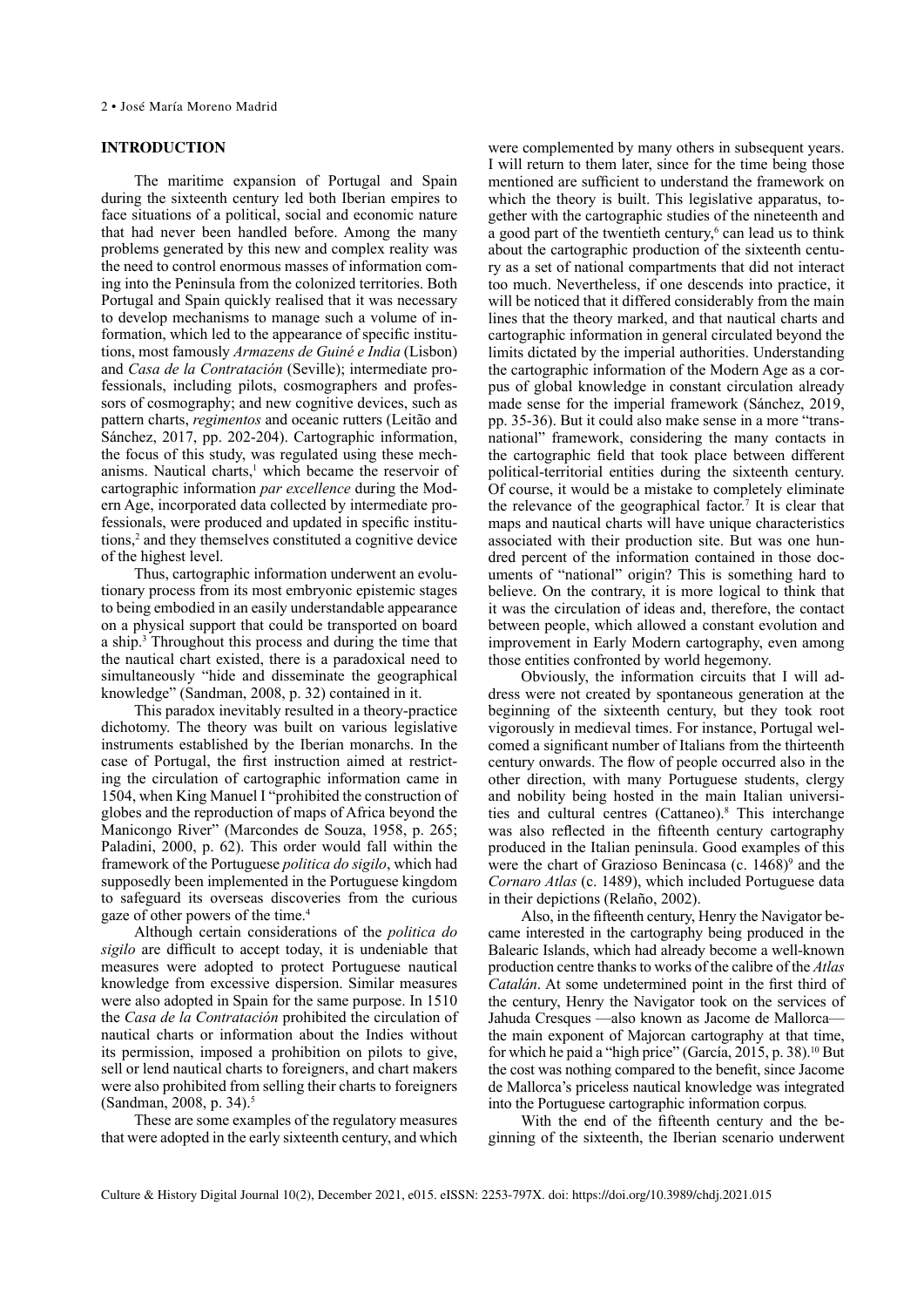<span id="page-2-0"></span>profound transformations. The explosion of Castilian nautical cartography only took place after the first voyage of Columbus. By that moment, Portugal had already explored the Atlantic archipelagos (apart from the Canary Islands) and had sailed the whole west coast of Africa, rounding the Cape of Good Hope. Meanwhile, Castile had been busy enough solving its internal problems and emerging victorious in the dispute over the control of the Canary Islands. The new set-up resulting from the sudden appearance of America made something very clear to the Castilians: they had a lot to learn from their Iberian neighbours. Simultaneously, thousands of kilometres east, Genoa, Venice, Florence, Ferrara and some other cities watched what the great nautical powers of the moment produced expectantly, thirsty for knowledge about the New Worlds being discovered.

The aim of this study is to identify and analyse several historical cases that show the interactions between the cartographic knowledge corpus of Portugal, Spain and Italian cities between 1500 and 1580. In this way it will be possible to "name, shame and fame" some of the characters of a complex process that is known to have occurred, but whose true scope is almost ignored.

The contacts through which the circulation of cartographic information took place adopted different procedures that I have divided into two general categories, according to the nature of the exchange: illicit appropriations and "brain drain." The first category has the most varied examples in terms of sophistication: from the subtle art of espionage, to the theft of nautical charts by misusing institutional authority. The second category, in turn, orbits around a benign exchange of cartographic knowledge, resulting from the "hiring" of foreigners to improve the performance of the contracting party. This method could only be turned against the employer if the employee betrayed his trust by leaking sensitive information to rival powers, which would also involve a transfer of information. As

will be seen further on, suspicion of an eventuality of this nature led to the implementation of certain conditions in the hiring of foreigners. However, these conditions in no way stopped the flow of people and information that was so highly beneficial to both parties involved.

# **ILLICIT APPROPRIATIONS**

Starting with the most elegant procedures, let us immerse ourselves in the Early Modern spy world. Espionage in the broadest sense of the term was nothing new for the sixteenth century,<sup>11</sup> but considering strictly cartography, there are some cases that are especially striking. I will begin clarifying the most famous of them all: that of Alberto Cantino and the planisphere that was sent to Ercole D'Este, Duke of Ferrara, in 1502 (Fig. 1)[.12](#page-11-0) On some undetermined date between 1500 and 1501, Ercole D'Este sent Alberto Cantino as ambassador to Lisbon. There, for almost two years, the *estense* plenipotentiary was integrated into the deepest circles of the Lisbon court: he attended ceremonies of the calibre of the appointment of Vasco da Gama as admiral in privileged positions, was invited by D. Manuel I himself to his Sintra palace and was very aware of all the news that circulated in the capital of the Portuguese kingdom (Moreno Madrid, 2019b).[13](#page-11-0) So Cantino was not a *typical* spy, or at least did not perform his secret work in the terms it is understood today. He was another diplomat in the effervescent Lisbon of the early sixteenth century, who as such, communicated to his lord as much news as he was able to bring together.[14](#page-11-0) If he had really been entrusted with some kind of "secret mission" related to the cartographic field is impossible to know. In a sense, as will be shown, the line between diplomacy and espionage could be very thin in some cases.

But on November 19, 1502, Cantino wrote a letter informing the Duke that he had obtained a Portuguese map (Sánchez, 2013, p. 81) in which all the new discov-



Figure 1. The Cantino planisphere, anonymous, 1502. Estense Library (Módena).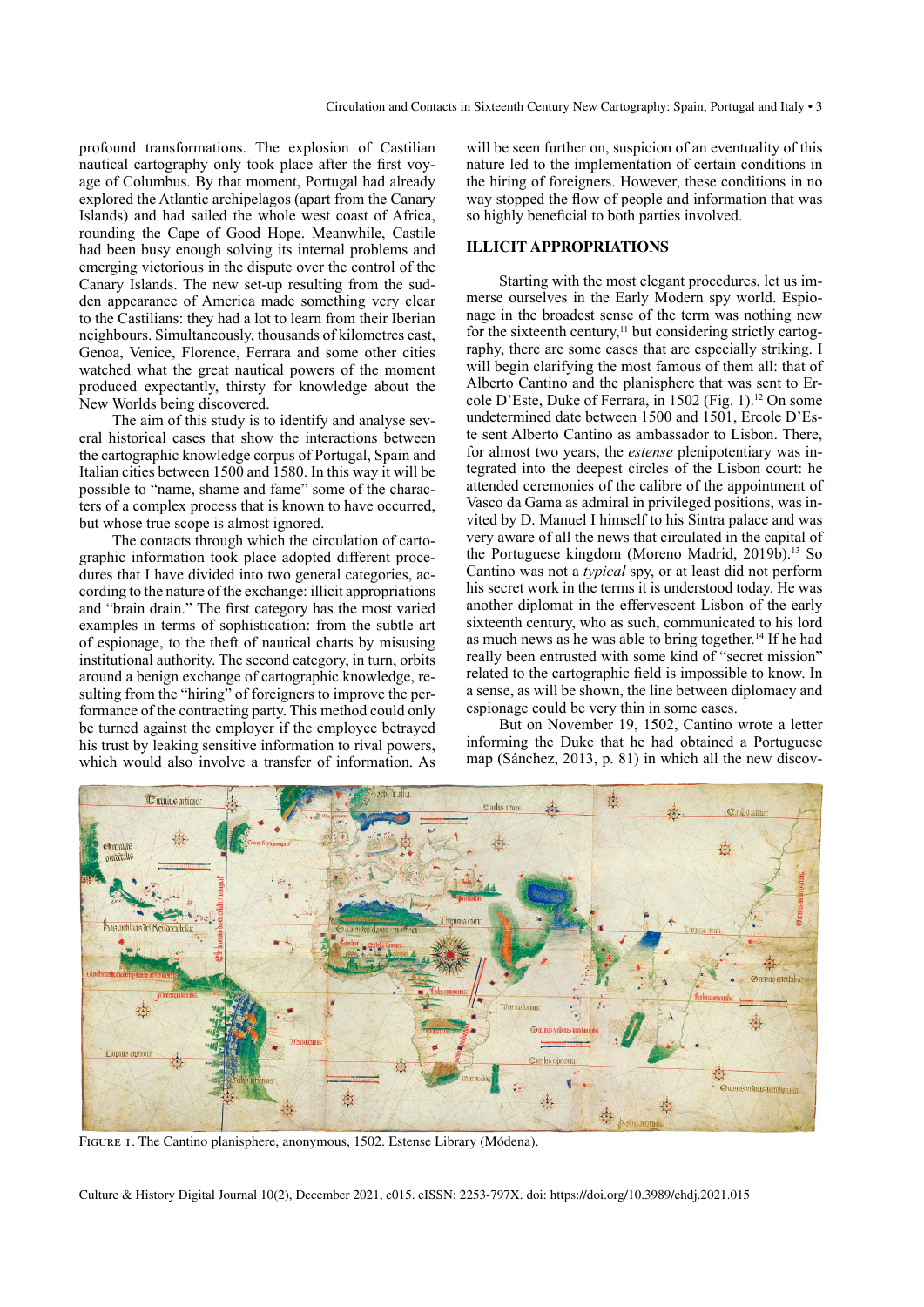<span id="page-3-0"></span>eries were collected. Nothing is known for sure about the method of obtaining the map other than that Cantino disbursed 12 gold ducats for it (Cortesão and Mota, 1987, p. 7)[.15](#page-11-0) But the point here is that a spectacular reservoir of cartographic information travelled from Lisbon to Ferrara, and remained guarded in a tremendously active court (in terms of circulation of knowledge).<sup>16</sup> As such, the novelties presented by the document obtained by Alberto Cantino soon dispersed throughout the Italian peninsula, as the so-called Caverio Planisphere (1504/1505) proves (McIntosh, 2015).[17](#page-11-0)

Cantino's case is not the only one in which diplomacy and espionage intersect and blur their boundaries in Lisbon at the beginning of the sixteenth century. Between 1501 and 1502, Angelo Trevisan, as secretary of the Vene-tian ambassador to Spain and Portugal Domenico Pisani,<sup>[18](#page-11-0)</sup> wrote four letters to his friend and chronicler Domenico Malipiero, of whom he had also been secretary (Caracciolo Aricò, 1992). The content of these letters was nothing less than a report of the first three voyages of Columbus, which became a first-hand source on the New World for Venice (Bellini, 2008, p. 162). But Trevisan wanted more, and as a Venetian he was especially interested in what was happening in the brand-new Portuguese India.<sup>19</sup> In August 1501, he wrote to Malipiero informing him that he had an envoy in Lisbon that he hoped would bring news about the Portuguese discoveries. He added that he would love to see this information on a map, but reported that the security measures adopted by the Portuguese institutions made such a task very difficult (Brotton, 2014, pp. 277- 278). Resignation gave way to optimism when, shortly after, Trevisan wrote again, notifying Malipiero that he had in his possession Portuguese cartographic documents of great value that showed the lands "beyond Calcutta", and that Malipiero could see them when he returned to Venice (Brotton, 2014, p. 278). But neither the maps nor reference to them reappear in the sources. Unlike Cantino's story, it is impossible to verify if the documents that Trevisan had in his possession reached the *Serenissima*, and if from there they were also disseminated to other corners of present-day Italy, so this Portuguese-Venetian contact remains a fascinating loose end.

Castile also knew how to play this game. It is evident in a *Real Disposición* of *c*. 1575 addressed to the ambassador in Portugal, who according to the date must be Juan de Silva. The document is a repertoire of several matters on which the diplomat should collect information "secretly" and with "concealment". The first of them refers to the need to give word immediately if from Portugal "people and ships were sent to go to discover or populate some islands or provinces of the Indies within the limits and demarcation of their Majesty", which would immediately trigger a situation extremely tense among the Iberian crowns. The second orders Juan de Silva to apprise himself of Portuguese rutters and travel reports. But it is the third instruction that directly alludes to nautical charts:

It is understood that the new charts made in Portugal artificially shorten and narrow the trips and navigation that

the Portuguese make to their territories in the Indies, because they misunderstand the limits of their demarcation, and lengthen the one made of Spain. It is therefore appropriate that, with the concealment that the case calls for, you should try to understand everything related to this issue, and always carry out this work with the industry that is required.<sup>20</sup>

Undoubtedly, Juan de Silva had among his duties to find out everything possible about the Portuguese charts that were being produced at that time, with the goal of clarifying the precision with which the line of demarcation of the Indian territories had been drawn.

Unfortunately, for most of his predecessors there are no such precise documents in cartographic matters. Still, study of the documentation around them suggests that they would have carried out very similar activities. Let us go back to the 1530s, when Luis Sarmiento de Mendoza was responsible for safeguarding Portuguese-Castilian relations as ambassador. Unexpectedly, while performing his diplomatic work in the city of Évora, he was involved in a thorny issue that could incur in another variant of illicit appropriation: the theft of nautical charts by misusing institutional authority.

It all began with the letter he wrote to the Emperor on July 15, 1536. Its first part is not of special interest for this study since it refers to the expedition commanded by Aires de Acunha to Maranhão[.21](#page-11-0) However, it is an interesting fragment for appreciating the skills of Sarmiento de Mendoza in obtaining information because, despite warning on several occasions of the secrecy that surrounded this expedition, he was able to compile a detailed account for Charles V. Besides, the allusion to a pilot bringing some *cartas* could induce us to think that they could be nautical charts, but the context seems to indicate that he was referring to "letters." But the second part seems to have much more to say in relation to the issue discussed in this paper. In it, Sarmiento de Mendoza reports his meeting in Évora with Andrés de Urdaneta, one of the survivors of the catastrophic expedition of García Jofre de Loaysa. Outraged, the Biscayan explorer complained to Sarmiento de Mendoza that he:

has brought letters and a book of things from there [Maluco], given to him by a Castilian, Fernando de la Torre, who was the captain of the Castilians who had remained there, and these letters that he brought from this Hernan [do] [are] for His Majesty. In Lisbon, an officer of the [Portuguese] King took the letters and the book from him, and they would not give them to him[.22](#page-11-0)

Then, Urdaneta tells Sarmiento de Mendoza that he "knows all that was written in the letters and the books, as a man who has been there", and, intelligently, the ambassador identifies Urdaneta as a human reservoir of information, prioritizing his return to Spain to inform the King. Trusting Urdaneta's memory, Sarmiento de Mendoza decided not to take action to recover the documentation, although Urdaneta, aware of its value, encouraged him to do so. It is hard to think that in an expedition of the impor-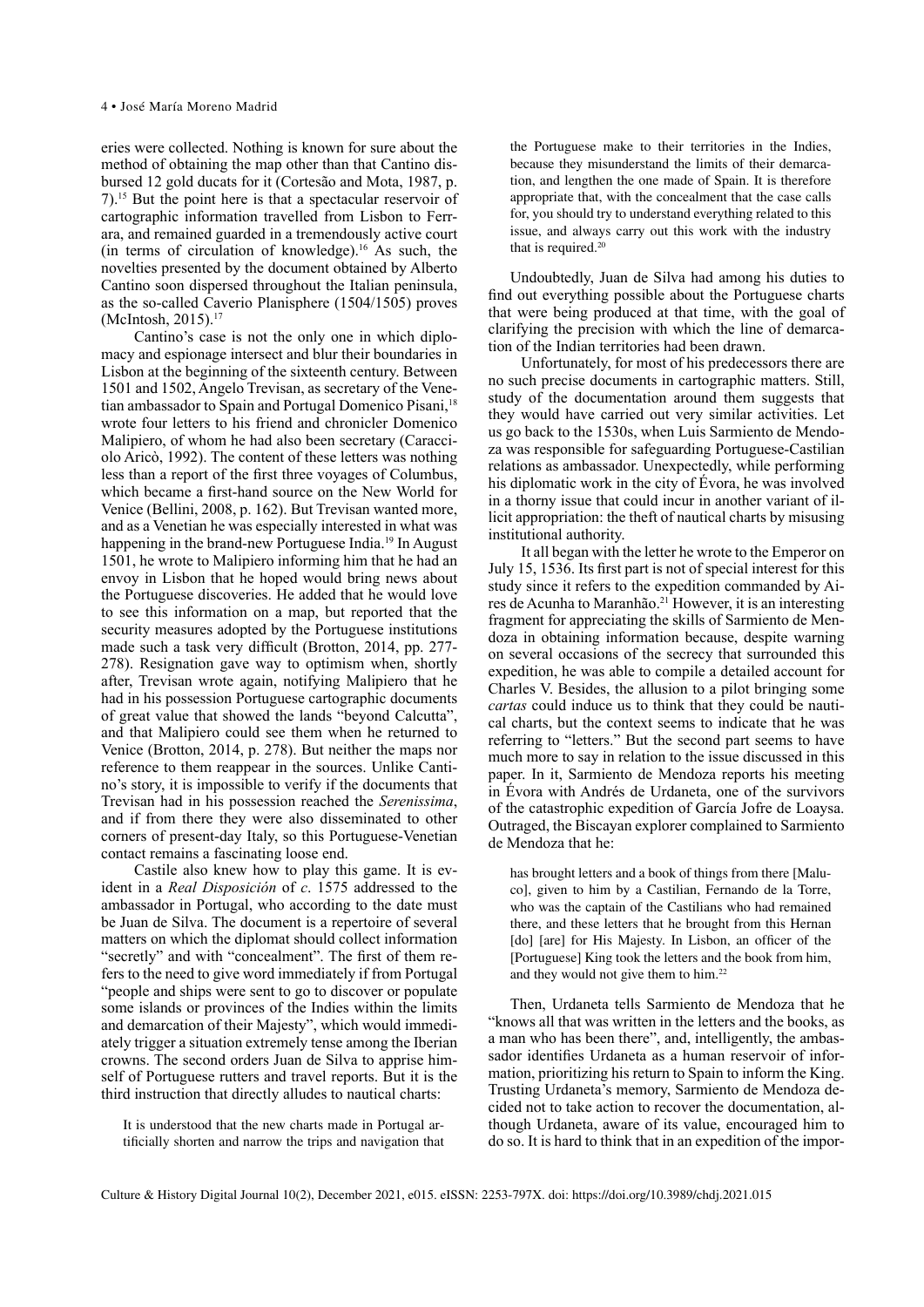<span id="page-4-0"></span>tance of that of Jofre de Loaysa no cartographic testimony will be left, and that this testimony was not of the highest priority among the documents that should return to Spain. Indeed, following the sources,<sup>23</sup> Fernández de Navarrete points out the existence of some "papers in which the islands of Maluco, Banda and others were settled" among the documentation that was stolen from Urdaneta and Del Poyo (Fernández de Navarrete, 1837, pp. 159-160). There is no doubt that these "papeles" would incorporate interesting news about the geographical knowledge of those distant lands, nor is there any doubt that the cartographic loot would have aroused great interest in Lisbon.

But the case of the papers of Urdaneta and Del Poyo is not the only one in which institutional powers gave free rein to their authority to obtain cartographic information. On November 1, 1556, the Castilian bureaucratic machinery was launched to prepare a *visita* for Doctor Vázquez, from the *Consejo de Indias*, to the *Casa de la Contratación.*[24](#page-11-0) The *visita*, paid with a salary of six ducats per day[,25](#page-11-0) resulted in the firing of Francisco Duarte Jr.—who had replaced his father the previous year—and of the treasurer Francisco Tello (Donoso Anes, 1996, p. 74). Among the abundant documentation produced by the *visita* of Doctor Vázquez there is a *Real Cédula* dated February 14, 1557, which closes in stating:

I have been informed that in the possession of the *fiscal*  Fran[cis]co Mejia there is a nautical chart and an astrolabe that was taken from a Portuguese, which he says are ours. And that is why it is good that they are brought to our *Consejo de Indias* to be in it; I command you to provide as it is brought later.<sup>26</sup>

It seems that the *Doctor* fulfilled his mission, since neither the letter nor the astrolabe is mentioned again in the sources. According to the document, the prosecutor accused the Portuguese of having possession of Castilian nautical tools, and the king ordered Juan Vázquez to requisition them and take them to the Council of the Indies. Whether or not Mejía's accusation is true is impossible to know, but in either of the two potential scenarios a very interesting situation arises. If the Portuguese had stolen the chart, the information contained in it could have circulated to Portuguese territory, and the Spanish authorities would have requisitioned it justifiably; if, on the other hand, it was a Portuguese chart belonging to him, the confiscation was not justified at all and was in response to an illegitimate procedure on the part of the Castilian institutions.[27](#page-11-0) The truth is that this second option does not seem unlikely at all, and it would make sense as a surreptitious way to *collect* foreign cartographic information.

A similar case occurred in 1513, when it was reported that the *Casa de la Contratación* had requisitioned all the "original deeds" carried by a Portuguese caravel that had come from the island of San Juan. By *Real Cédula* on December 28, 1513, it was ordered that such documents be sent to the court "with the first messenger" that arrived.<sup>[28](#page-11-0)</sup> Although it is true that the presence of cartographic documents is not specified among those requisitioned, it is very

likely that there were some. On the other hand, I cannot fail to mention that in the same *Real Cédula* as the above, King Ferdinand instigated the recruitment for the *Casa de la Contratación* of the Portuguese pilots who appeared in Seville (Collins, 2014, n. 7). It is interesting how in the same document are contained two completely different methods to get hold of foreign information: to pinch documents, or to hire pilots and put their knowledge to work in an "honest" way.

Returning to the Spanish ambassadors in Lisbon, one should note the action of Cristóbal de Moura, the last to occupy the post before the Iberian Union. Among the many missions entrusted to him by Philip II, I will concentrate my attention on only one, which clearly involved obtaining cartographic information. It happened throughout the year 1579 and was directly related to the voyage being carried out by the English corsair Francis Drake. According to Pedro Sarmiento de Gamboa, Drake carried with him a nautical chart he had obtained in Lisbon for the hefty price of eight hundred ducats (García Redondo and Varela, 2013, p. 442). When this news reached Spain, it set off the alarms of the *Consejo de Indias*. Its president, Antonio de Padilla, wrote a letter to Philip II on 31 August 1579, in which he reports that Drake, before setting sail from Plymouth, had spent several days in Lisbon, learning about navigation and obtaining a map that he would have used in his navigation. He then suggested that the monarch should write "immediately" to Gabriel de Zayas, the new secretary of the *Consejo de Italia*, so that he could write to Cristobal de Moura. Padilla's proposed mission for Moura was to get a copy of the map by contacting the cartographer responsible for providing it to Drake. Philip II must have agreed with Padilla's proposal, as he responded: "inform Zayas, so that a letter can be written at once" (Nuttall, 1914, p. 405).

An update of these instructions was transmitted to the ambassador in Lisbon by a *Real Cédula* dated November 24, 1579, in response to an earlier letter from Moura himself. The first part of the letter summarizes Drake's passage through the Strait of Magellan and his travels along the coast of Spanish America. Moura is then instructed to inform the King of Portugal that Drake's return route would probably be through the Moluccas, so it would be advisable that preventive measures be taken in that area. Obviously, it is not a selfless warning. As the document states, once the corsair was arrested by the Portuguese forces, the Spanish Crown had in mind to recover what had been looted on American lands.<sup>[29](#page-11-0)</sup> The second part alludes directly to the mission conceived by Padilla, and includes some modifications that reflect the fact that Spanish intelligence had been working on the "Drake case." For example, the August letter spoke of Drake's stay in Lisbon of "a few days", while this letter refers to a period of "almost two years." Similarly, in Padilla's letter it is mentioned that the English corsair was in Lisbon "endeavouring to ascertain the navigation route of the Portuguese from East India hither", while the November one says that he was "learning about navigation in the South Sea and the entrance to the Strait of Magellanwith intelligent and experienced people."[30](#page-11-0)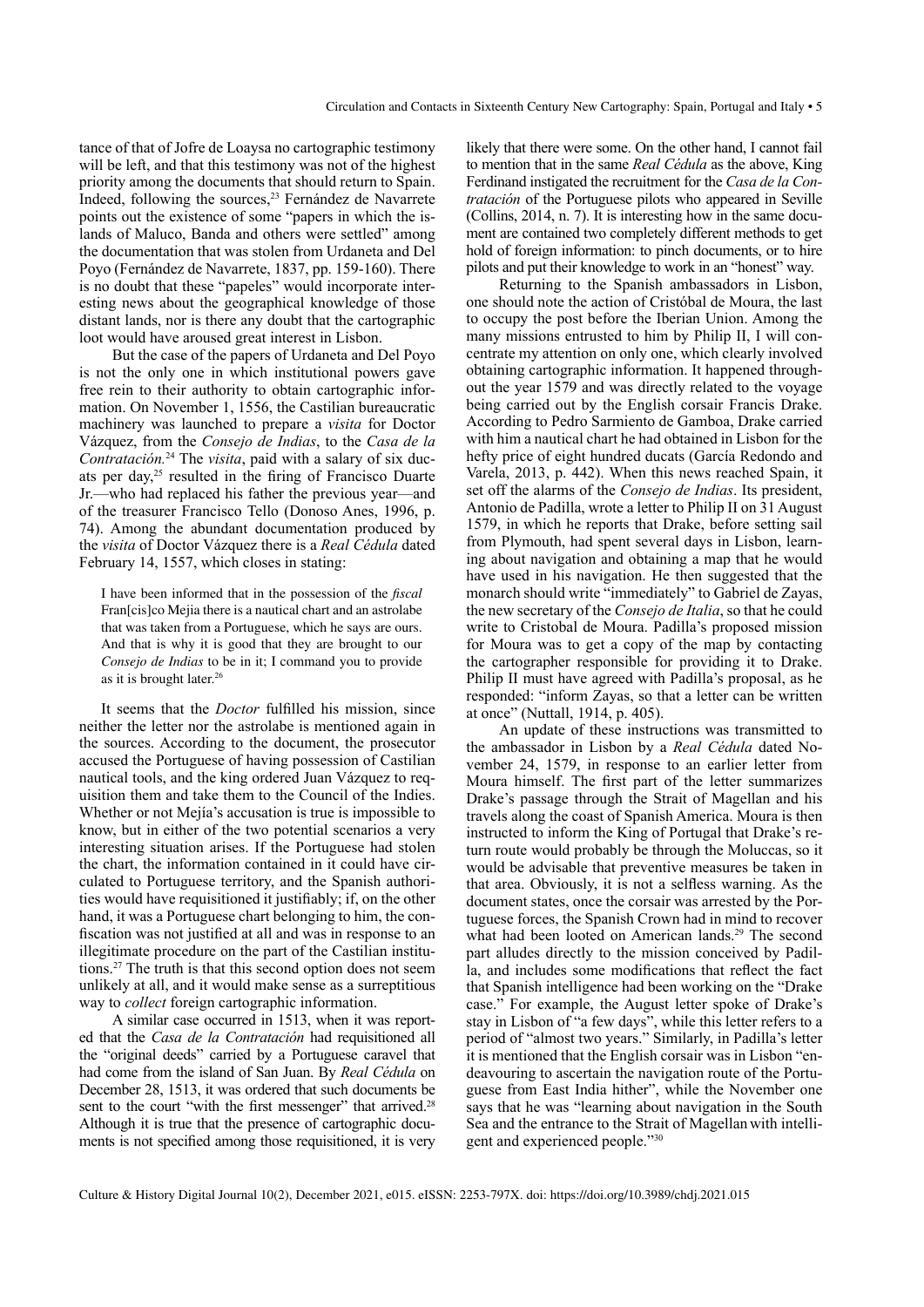<span id="page-5-0"></span>But Moura's assignment, a full-blown cartographic espionage mission in the Portuguese capital, remained unchanged. Once again, the idea of carrying out the task "with all care and industry", or what is the same, in the most absolute secrecy, is emphasized. Nevertheless, everything points to the fact that the ambassador did not succeed in his mission, since a year later Bernardino de Mendoza, holder of an equivalent post in London, communicated to Philip II his displeasure at not having been able to see the aforementioned chart, which Drake presented to Elizabeth I (García Redondo and Varela, 2013, p. 442).

Guido de Lavezaris seems to have had more success in these matters in one of the episodes he relates in his letters, written during his stay in the Philippines. Lavezaris was born in 1512 into a Genoese family of booksellers (Wagner, 1994, p. 380), which enabled him to take refuge in their clientele networks and to climb through the colonial administration to the post of Governor of the Philippines (Rueda Ramírez, 2002, p. 49). After an eventful return to New Spain after participating in the expedition of Ruy López de Villalobos (1542), he embarked once again on the expedition of Miguel López de Legazpi (1564), remaining in the Philippine archipelago as *Tesorero de la Real Hacienda* until 1572, when he was promoted to Governor of the islands on the occasion of Legazpi's death. The aforementioned letters he sent to Spain are a rich source of information for studying what was happening in Southeast Asia at the time. Especially interesting for this study are the last lines of the one sent on July 25, 1567, which read (Blair and Robertson, 1906, p. 212): $31$ 

In the belief that I was doing your Majesty a service, I endeavoured to get the loan of a map and navigation chart from the Portuguese, and quickly had a portion that falls within the Castilian demarcation copied from it as well as certain remarks made by one of our pilots. I enclose it herewith, and if your Majesty be so pleased the cosmographers may see by it the position of the lands and islands now newly discovered.

Before communicating the obtaining and sending of the documents, Lavezaris informed the monarch of the movements of the Portuguese in Tidore, Gilolo and Ternate, warning of the stratagems they were using to continue getting the most of the islands, and of their intentions to send reinforcements to attack the Spanish enclaves (Blair and Robertson, 1906, pp. 210-211). The Moluccas area, despite the agreements reached in Zaragoza in 1529, continued to be a hot spot for Portugal and Spain, with skirmishes taking place from time to time, as can be seen from the Governor's account. Thus, in a kind of *guerrilla* context, Lavezaris managed to pinch a map and a nautical chart from the Portuguese, sending them to Spain as quickly as possible to be analysed. There they would be received with great interest, since the question of the Moluccas was also in full swing in Madrid. In fact, the protagonist of the following case could have been one of the cosmographers who had access in Spain to the material sent by Lavezaris.

I am referring to Juan Bautista Gesio, a Neapolitan integrated in the Madrid court since 1565 (García Barreno, 2020, p. 11). In 1569 he travelled to Lisbon with ambassador Juan de Borja to obtain various Portuguese nautical documents, including, of course, some nautical charts (Goodman, 1992, p. 61). On his return in 1573, the cartographic loot obtained was reviewed by Antonio Gracián, Juan de Herrera and the Count of Chinchón. The large amount of confidential information that he had collected in the neighbouring country led Gesio to remain in Madrid (Portuondo, 2009, p. 187), holding the position of *Cosmógrafo de Palacio* after the death of the *Maestro* Esquivel (Esteban Piñeiro, 1999, p. 125). In his mission Gesio had been assisted by a Portuguese cosmographer named Luis Jorge de Barbuda, who was interested in entering the service of Philip II. Arrested for two years for treason in his native land (Albuquerque, 1974, p. 209), it was not until 1579 that the Portuguese entered the service of the Castilian monarch with the help of Gesio (Goodman, 1992, p. 62). As Albuquerque points out (1974, p. 209), Gesio extracted from Lisbon "a large number of maps, relations, rutters and geographical and historical descriptions that were destined for the Escorial Library." The booty was placed at the disposal of Juan López de Velasco, who in 1574 published a report on the materials that the Neapolitan cosmographer had stolen in Lisbon,<sup>32</sup> recommending that at least part of them should be copied and moved to the *Monasterio de El Escorial*, which, in the end, did not happen (Portuondo, 2009, p. 187). There is no doubt that the cartographic documents stolen by Gesio served not only to reinforce the Spanish position on the Moluccas issue, but also to enrich its cartographic corpus in general.

So far I have treated the sort of diplomats or "politicians" with solid spy instincts, who (when situation became dangerous) always had a safety net because of their institutional position. But what happened to those who jumped into the void without that parachute?

In 1503 Sancho de Matienzo, first treasurer of the *Casa de la Contratación*, granted Juan de la Cosa 25 gold ducats for his services on a mission that the sailor had carried out in August of that same year in Lisbon (Moreno Madrid, 2019a, p. 104). The few data that exist on the event suggest that the objective was espionage. Juan de la Cosa was captured and imprisoned, and Queen Elizabeth of Castile had to intercede on his behalf to save him from an uncertain destiny. In addition, of the 25 ducats mentioned, 7 were given as payment for two hydrographic charts that La Cosa had bought in the Portuguese capital (Moreno Madrid, 2019a, p. 105). In a similar way to the case of the Cantino planisphere, there is documentary evidence that the hydrographic charts that La Cosa obtained in Lisbon arrived at their destination and enriched the corpus of cartographic information that had begun to be forged in the brand-new *Casa de la Contratación* of Seville.

Seven years later, King Manuel I of Portugal tried to get payback in the same coin for the intrusion of Juan de la Cosa. On November 3, 1510, Alonso Álvarez, Por-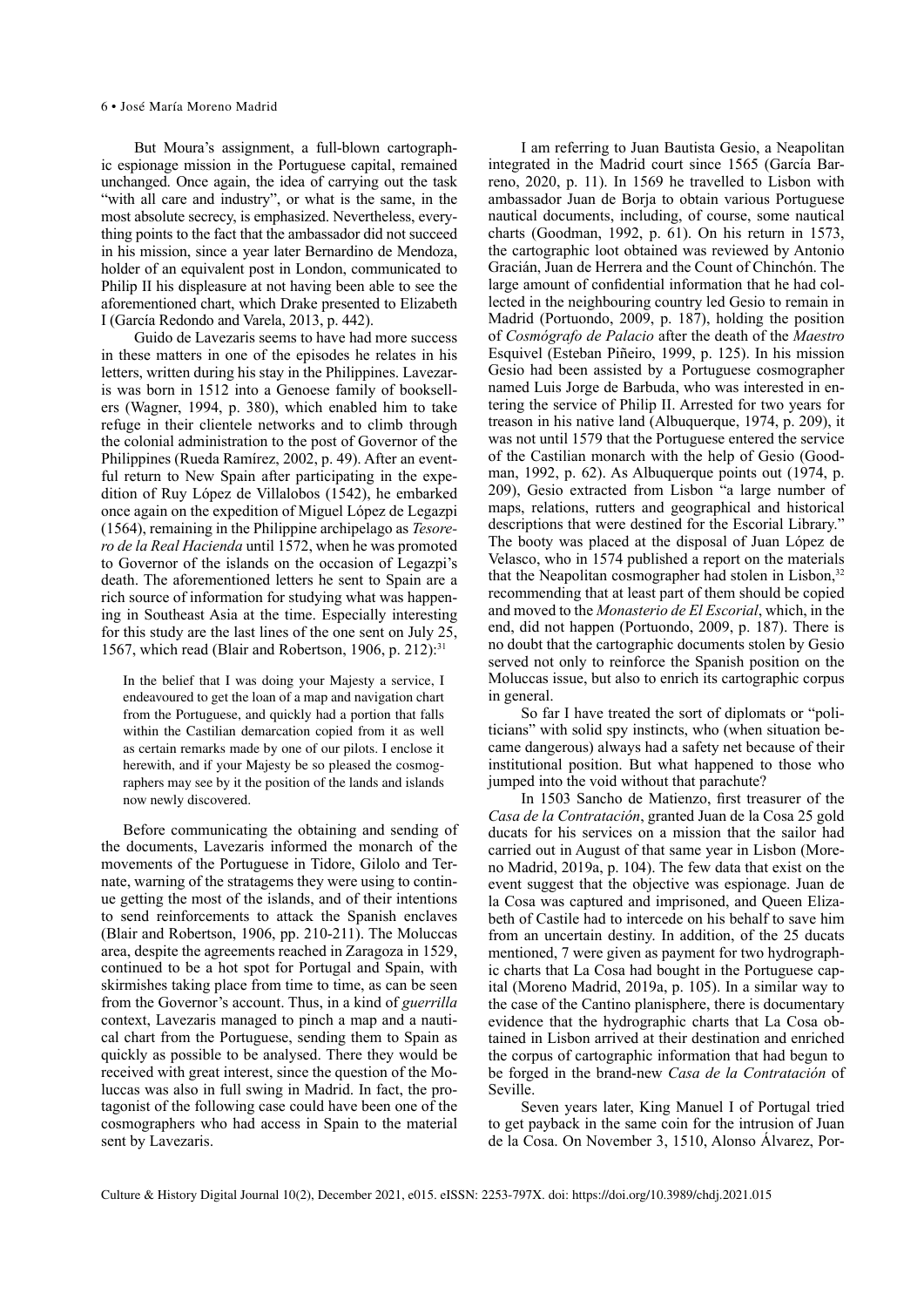<span id="page-6-0"></span>tuguese, was imprisoned in Seville.<sup>33</sup> He had been sent by his monarch to find out about the Castilian discoveries and try to win over the pilot Juan Rodríguez Mafra (Fernández Vial, 2011, pp. 78-79). The situation between Castile and Portugal became tense, and on December 18, 1510, the Officers of the *Casa de la Contratación* indicate that Alonso de la Puente would be instructed for mediating with King Manuel I; for this purpose, he would carry a report of what had happened until that moment.<sup>34</sup> But the unmasking of a simple spy was not to be the trigger for the latent conflicts between Castile and Portugal. On December 20, the good treatment that the prisoner was receiving was emphasized,<sup>[35](#page-11-0)</sup> and at some point during the first months of 1511 he had to be released, since on May 22 of that year Sancho de Matienzo received a *Real Cédula* to pay Lorenzo Pinelo, *alguacil* of the *Casa de la Contratación*, the sum of ten thousand *maravedíes* for the time that Alonso Álvarez had spent captive in the *Casa.*[36](#page-11-0)

The 1510s were also marked by the case of a spy in Portugal at the service of the *Casa de la Contratación,*  paid by the King Ferdinand. This is evidenced by a *Real Cédula* of October 24, 1516 in which the Officers of the *Casa* are induced to learn "secretly" about the future intentions of Francisco de Aguiar, resident in Portugal, to which the sovereign of Aragon was disbursing the trifling sum of 15,000 maravedis annually for offering useful information to the *Casa de la Contratación*. The *Cédula*  seems the result of a certain period of time without news of the agent, specifying that his salary was not to be paid until further notice.<sup>37</sup>

Obviously, documentary support for cases of *minor* espionage is very limited. Of the three cases presented here, only one grants evidence of stolen cartographic material, while the other two just open the door to speculation. The truth is that, although they did not manage to obtain cartographic documents, it is undeniable that both Alonso Álvarez and Francisco de Aguiar were very interested in everything that surrounded the maritime expansion of their espionage destinations. In the case of the former, his confession proves it, since he was interested in winning Mafra over. Meanwhile, the second one worked for the *Casa de la Contratación*. According to these interests, it does not seem risky to speculate that cartographic information could be in their sights.

Particularly fascinating is the following case, which began as an espionage mission and ended up in what might be called a *bona fide e*xchange. In addition, the episode starred and was told by, in his own handwriting, one of the most famous cosmographers of the *Casa de la Contratación*. Amid great confusion about the behaviour of the nautical compass in New Spain, Alonso de Santa Cruz decided to go to Lisbon to increase his knowledge in this area and in many others related to East India.[38](#page-11-0) Once there, his goal was to speak with João de Castro, one of the great Portuguese men of science of the sixteenth century and Governor of Portuguese India between 1545 and 1548. Let us see what Alonso de Santa Cruz has to say about their interview:

Don Joan de Castro [was] a very learned and very curious gentleman who had gone to India many times, and had made the description of it, putting in writing and in painting the ports, rivers and streams that are at the entrance and in the mainland. He also compiled stories of the remarkable things of the lands and places that are there. And he did the same with the whole Red Sea, because he was everywhere until Suez, which is the northernmost of the said sea. And at the end of this sea is where the Grand Turk has all his galleys, with which he infests all those seas. He gave me the transfer of these books with a warning not to show them to any person in Portugal, in order that the memory of such illustrious and curious works would not be lost[.39](#page-11-0)

Alonso de Santa Cruz's story is so thorough that it seems to leave little room for additional explanations, but there are two things that should be examined. The first is that when Alonso de Santa Cruz talks about "paintings" he obviously refers to cartographic documents. Keeping this in mind, it is more than likely that were some nautical charts in the documentary lot that D. João de Castro gave him. The second point is interesting in terms of history of science. If the words of Santa Cruz are understood to be true,<sup>40</sup> the interview between him and D. João de Castro is a clear example of scientific interchange between colleagues. Leaving aside kingdom rivalries, these two men sit down serenely to talk about science. And when the conversation ended, D. João de Castro decided that the best way to safeguard his work before his departure to India was to entrust it to an equal, whatever his "nationality." From the warning he gives to Santa Cruz about not showing the documents to any Portuguese, it follows that D. João de Castro was very aware that he was committing treason. Still, he preferred to take the risk and make sure that his life's work ended up in good hands. Bear in mind that this seemingly *modern* episode was happening in the mid-sixteenth century.

# **BRAIN DRAIN**

As was pointed out in the introduction, at the beginning of the sixteenth century Castile had much to learn from its Iberian neighbours. At that time, learning was a race whose goal was imperial domination, so it was imperative to learn fast and well. Hiring foreign talent and thus taking advantage of the Early Modern brain drain was one of the most frequently-exploited ways to get ahead in the race for nautical knowledge.

It is obvious that hiring an excellent cartographer, cosmographer or mathematician, whatever their "nationality", meant greatly enriching the production of nautical knowledge wherever they were employed. In fact, the knowledge and skills he brought thanks to his learning in another environment was a *plus* that made all the difference. This meant, in the case of Portugal and Spain, that they had to grant foreigners full access to their precious centres of calculation and to their ships (and therefore, access to their corpus of cartographic information). On the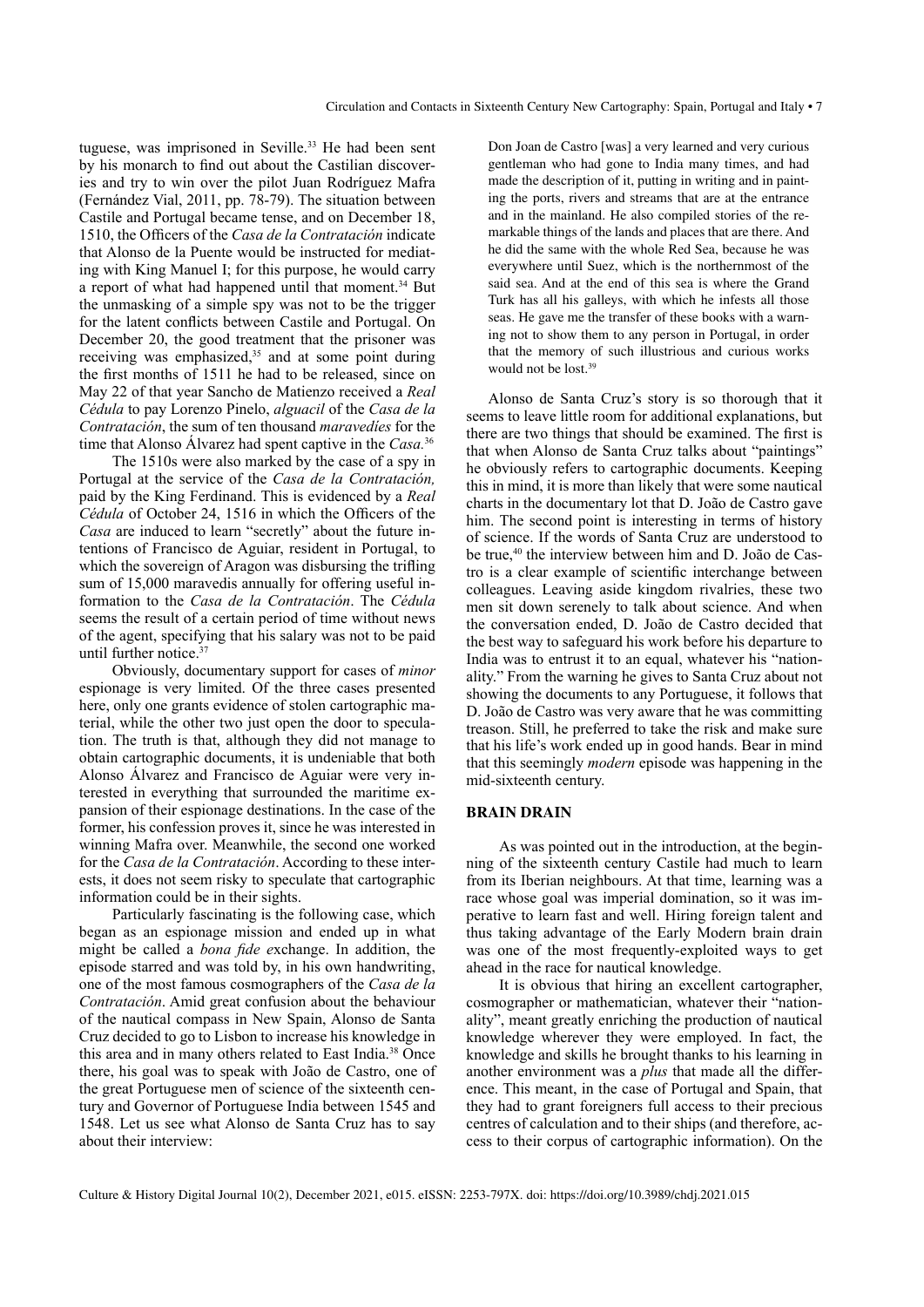<span id="page-7-0"></span>one hand, there was no doubt that this policy could be tremendously beneficial to the imperial structure; on the other hand, the shadow of suspicion never quite disappeared.

Starting with Portugal, it is difficult to clarify the number of Spaniards or Italians who held important positions in the *Armazéns de Guine e India* at the beginning of the sixteenth century.<sup>[41](#page-11-0)</sup> Between 1503 and 1526, the pilots Pero Anes, Gonçalo Alvares, João de Lisboa and Fernando Afonso were appointed to the positions of *patrão-mor* and *piloto-mor* (Mota, 1969, p. 8); although their nationality is not specified, their names suggest that the four were Portuguese. Similarly, the post of *cosmografo-mor*, officially established in 1547, was only occupied by Portuguese cosmographers during the sixteenth century: Pedro Nunes (1529/1547-1580)[42,](#page-11-0) Tomás de Orta (1580-1591) and João Baptista Lavanha (1591-1608). One should not lose sight of the fact that Portugal began the sixteenth century at the forefront of the nautical field, so its need to hire foreigners would not be so pressing.

Meanwhile, the *Casa de la Contratación* in Seville has been the subject of numerous studies,<sup>43</sup> providing us with a much better list of foreigners who worked there. In 1508 the Florentine Américo Vespucio was named *Piloto Mayor*, a position he held until his death in 1512, when he was succeeded by João Dias de Solis (or Juan Díaz de Solís), whose birthplace is still open to debate (Sánchez, 2010, p. 615), although everything points to the fact that he was Portuguese. Be that as it may, what is interesting for us is that he began his maritime career in the service of the crown of Portugal, later moving to Castile.<sup>[44](#page-11-0)</sup> Sebastian Cabot, Venetian, succeeded Solis in 1518 (Sánchez, 2010, p. 615), leaving the position vacant in 1526 and reassuming it in 1532 (Collins, 2013, p. 26). Giovanni Vespucci, Florentine and nephew of Américo, played an important role in the *Casa* due to the constant absences of Sebastian Cabot (Sánchez, 2010, p. 616). After Cabot, and until the end of the sixteenth century, only Castilians held the post: Alonso de Chaves, from Seville (1552-1575), and Rodrigo Zamorano, from Valladolid (1575-1613) (Pulido Rubio, 1950, p. 981). All of these figures brought their experience and knowledge of foreign shipping to the *Casa de la Contratación*, and with the exception of Cabot, who entered the service of England in 1547.<sup>45</sup> they do not seem to have spread what they learned in the service of the Spanish crown.

There was also no hesitation in placing foreigners in charge of producing the cartographic documents, giving them access to the ins and outs of the *Casa*. The most famous of the foreigners who carried out this work was probably Diogo Ribeiro, Portuguese, appointed cosmographer of the Sevillian institution in 1523 (Sánchez, 2010, p. 617). Another illustrious example was Francisco Faleiro, who arrived as part of the entourage of men of sci-ence that accompanied Magellan to Seville.<sup>[46](#page-11-0)</sup> He ended up staying in the city of Seville, putting his cosmographic knowledge at the service of the *Casa*.<sup>4</sup>

Lesser known is the name of Gaspar Rebelo, Ribeiro's and Faleiro's compatriot, who tried to enter the service of the *Casa de la Contratación* in the 1530s as a

cosmographer. On February 10, 1535, the Council of the Indies communicated to the Officers of the *Casa de la Contratación* its offer to "make some new instruments of the art of navigation, necessary for the navigation of our Indies.["48](#page-11-0) In order to know if the promised instruments were worthwhile, they had to be tested by some of the authorities in the discipline working in the *Casa*, and this was ordered by the Council of the Indies on June 16, 1535. The designated reviewers were Fernando Colón, Sebastian Cabot, Francisco Falero, Alonso de Santa Cruz, and "other people who you [Colón, Cabot, Falero and Santa Cruz] think have experience in these things.["49](#page-11-0) Moreover, at the end of the instructions it was explained that "after the above-mentioned is done, the said instruments will be returned to the said Gaspar Rebelo"[,50](#page-11-0) to avoid giving rise to a situation similar to that of Mejía.

The examination must have yielded satisfactory results, since on 23 July 1537 Rebelo was authorized by a *Real Cédula* to make charts and instruments.<sup>51</sup> He was unable to begin work at the *Casa*, though, as Cabot denied him permission, alluding to his Portuguese nationality (Collins, 2013, p. 26). The refusal, however, could have more to do with Cabot's own personal interests and his desire to maintain, along with Gutiérrez, a monopoly on nautical instruments and charts produced at the *Casa* (Collins, 2013, p. 27).<sup>[52](#page-11-0)</sup> Frustrated, Rebelo explained the situation to the monarch. Charles V must have been interested in keeping Rebelo in his service, since on May 13, 1538 he addressed a *Real Cédula* (which restated the content of that of July 23, 1537) to Sebastian Cabot, ordering the *Piloto Mayor* to allow the Portuguese cosmographer to carry out his work. And in case Cabot was tempted to disobey, he forced him to show both documents to the Officers of the *Casa*, with the following threat.: "[…] you and they will respect the *Cédula* and comply with it in everything [...], under penalty of our mercy and ten thousand maravedíes for our *Cámara*."[53](#page-12-0)

After the king's warning, Gaspar Rebelo should have been able to carry out his work without issues. But the truth is that on June 26 of the same year he was given a call to action for not having finished on time "certain instruments and charts of navigation" that Francisco de Camargo had commissioned from him[,54](#page-12-0) probably for the expedition to the Strait of Magellan that would take place a year later.[55](#page-12-0) According to Camargo, Rebelo had used the ban on work that Cabot had imposed on him as an excuse, to which the monarch responded that he should finish the instruments and charts "without making any excuse or delay", and ought to ignore Cabot's instruction. To reinforce the gravity of his order, he warned that the Officers of the Casa would monitor compliance.<sup>56</sup> As of this date, I have not been able to locate more information about Gaspar Rebelo in the sources. He might have continued to work at the *Casa* without any other incidents involving Cabot or his work commitments. Moreover, there is no evidence that Rebelo's loyalty to the Spanish crown was ever betrayed, which makes this case a good example of such a benign and mutually beneficial exchange.

The documents about a certain Andrés Fraile —or Freire— point out in other direction. On December 16, 1563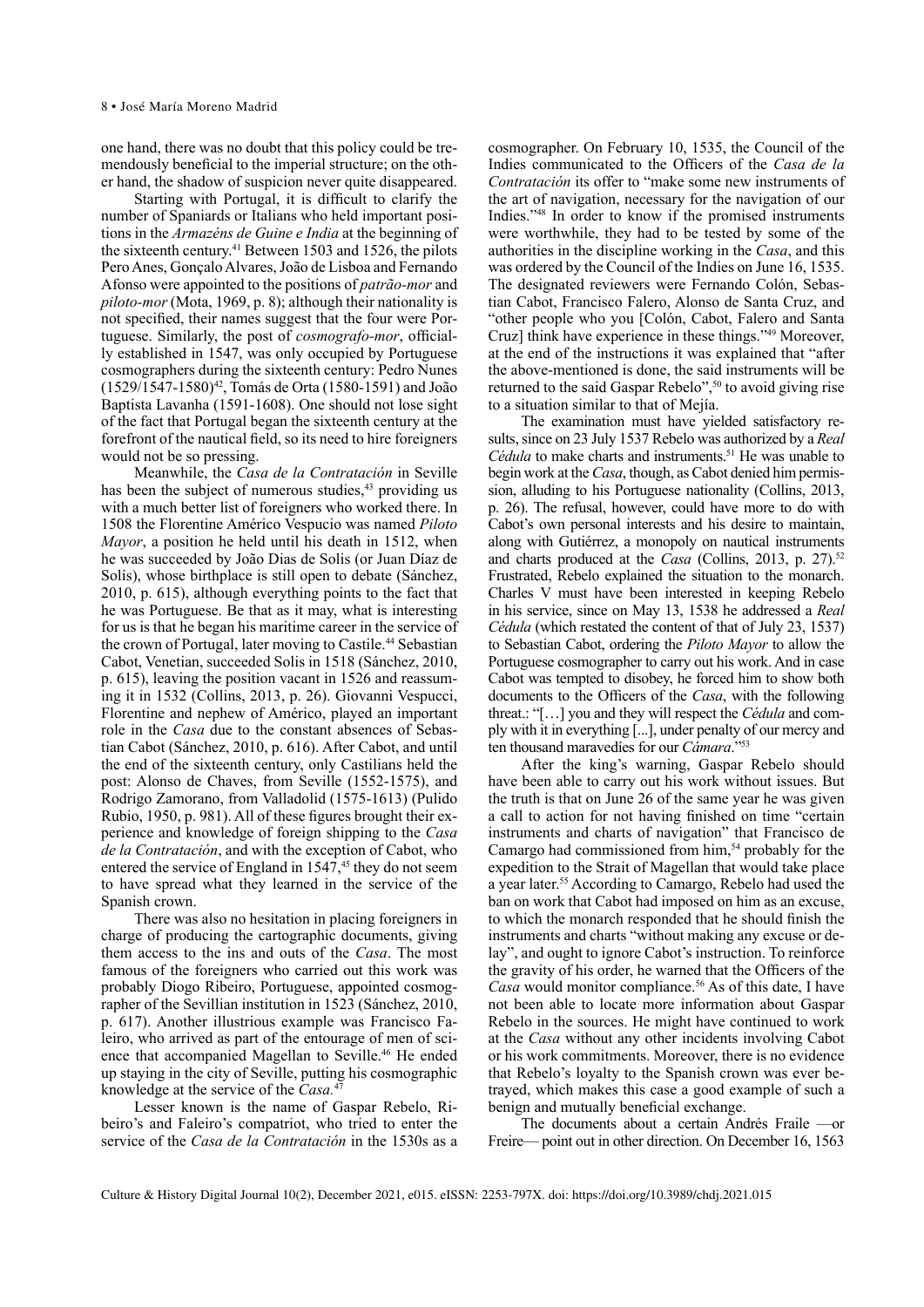<span id="page-8-0"></span>a *Real Disposición* appeared announcing that Sancho Gutiérrez had informed the *Consejo de Indias* that there was a chart maker from Lisbon in Seville, son of a cosmographer of the king of Portugal, "who made nautical charts that were stamped and sold publicly."<sup>57</sup> When the authorities found out, they banned such activity, and Fraile took the opportunity to return to his family in Portugal. But sometime later he returned to Seville, getting married there to claim Castilian nationality and be able to work as a cosmographer in the *Casa de la Contratación*. Sancho Gutiérrez argued that the main concern was that Fraile had copied the *Padrón* of the *Casa*, or that he could do so in the future if he were allowed access to the institution; and once he had obtained this information, he could take it to Portugal. Faced with such a threat, the same *Real Disposición* ordered an investigation of the said Fraile, requisitioning the nautical charts in his possession if he was found guilty, and prohibiting him from making more in the future (Sandman, 2008, p. 35). Less than a month later, the matter remained unresolved. On January 10, 1564 a *Carta Acordada* from the *Consejo de Indias* to the Officers of the *Casa de la Contratación* appeared, reaffirming the or-ders given about Fraile.<sup>[58](#page-12-0)</sup>

What is certain is that, observing the documents, Andrés Fraile seems to have moved cartographic information from Seville to Lisbon. However, the sentence "[…] now he [Fraile] has returned to that city [Seville], with the endorsement of Chaves, cosmographer, and has married there to make the said charts again, as a native of these Kingdoms["59](#page-12-0) made Collins (2019, p. 212) suspect that the story of Fraile was only a pretext used by Sancho Gutiérrez to attack Alonso de Chaves, his rival in that "battle" between cosmographers and pilots that took place in the *Casa de la Contratación* in the mid-sixteenth century. Given the intensity of the contest, this is a possibility to be considered. Whatever the case, the Fraile incident presents another interesting exchange, emblematic of the grey areas in knowledge acquisition. If, on the one hand, Fraile was indeed pilfering the cartographic information of the *Casa*, it would be a situation where the employee would have taken advantage of the employer's trust to steal sensitive information. If, on the other hand, it was a political ploy, Fraile would be another honest Portuguese cosmographer in the service of the *Casa*, who had been put into a very difficult situation because of his "nationality."

Without leaving Seville, let us move from the *Casa de la Contratación* to the city's docks, where the ships that crossed the Atlantic in the direction of America were prepared. Although the *Casa* was a complex institution that handled huge volumes of information, it was still based on a limited physical space that allowed for a considerable level of control over the documentation in its custody. But controlling sensitive information aboard a ship on the high seas was a completely different story. And on the ships that sailed the *Carrera de Indias* travelled cartographic information. Of course, each crew member's access to this information was different, just as their duties on the oceanic voyages were not the same. $60$ 

On a normal voyage, a ship would receive two nautical charts: one for the pilot and one for the boatswain.

These documents contained the most up-to-date information on the route to be taken, based on data collected on previous voyages (Sánchez, 2019, p. 36). Throughout the sixteenth century these valuable cognitive devices were given to numerous foreign pilots who made up the crews of the ships of the *Carrera de Indias*. Among these pilots, the majority were Portuguese (Collins, 2014, pp. 184- 185).<sup>61</sup> Collins distinguishes two stages in the recruitment of Portuguese pilots by the Castilian crown during the sixteenth century: pre-1530 and post-1530. The first was marked by the need of the Castilian Crown to obtain Portuguese talent to strengthen its maritime enterprises, while the second was characterized by a lesser urgency in these recruitments, although they continued to occur (Collins, 2014, p. 182).

The measures taken in contracting foreign pilots perfectly reflect the dichotomy of theory and practice in the protection of cartographic knowledge, with constant concessions and restrictions throughout the sixteenth century. The relative ease with which Portuguese practitioners could be hired by the Castilian crown during the first three decades was interrupted by the instructions received by Sebastian Cabot on August 2, 1527, which stipulated that the pilots must be natives of Castile (Collins, 2014, p. 182). Exactly two decades later, a second instruction explained the conditions in which a foreigner could serve as a pilot. If he was single, he must have a naturalization letter before being examined; and if he was married, he and his wife must reside in Spain (Pulido Rubio, 1950, p. 58). On September 5, 1561 it was forbidden to examine any Portuguese citizen as a pilot, after these were accused of abusing their position to help compatriots travel to the Indies "camouflaged" as Galicians (Collins, 2014, p. 190). A further *Real Cédula* appeared on November 11, 1566, which stipulated that "the pilot must be a native of Spain, twenty-four years old, of good manners and who has sailed for six years to the Indies" (Pulido Rubio, 1950, p. 60).

However, if the need was pressing, it was always possible to make some exceptions. Especially illustrative is the case of Jacome Luis, a Portuguese pilot who had demonstrated enormous skill on the Rio de la Plata (Collins, 2019, p. 209).<sup>62</sup> News of his expertise must have impressed Charles V, who on 12 September 1545 signed a Royal Charter granting him the position of "pilot of His Majesty, with twenty-five thousand *maravedies* of salary.["63](#page-12-0) He was so concerned that Jacome Luis would enter the service of Portugal and not his own that he told the following to his representatives there: "Give him the hope that we will always remember him and make him happy in whatever way we can. And [...] do not let him leave that city to go to Portugal in any way, for you can see the inconvenience that would follow.["64](#page-12-0)

In 1574, similar exceptions were made for Antonio Barbudo and Gaspar Núñez, in view of the need to fill pilot po-sitions in the New Spain fleet.<sup>[65](#page-12-0)</sup> On April 6, 1574, Felipe II ordered the *Piloto Mayor* to examine Antonio Barbudo, a resident of Santo Domingo de la Española, as a pilot, even though he was of "Portuguese nationality.["66](#page-12-0) Just a month later, a *Real Cédula* approved Gaspar Núñez, Portuguese, as a pilot in the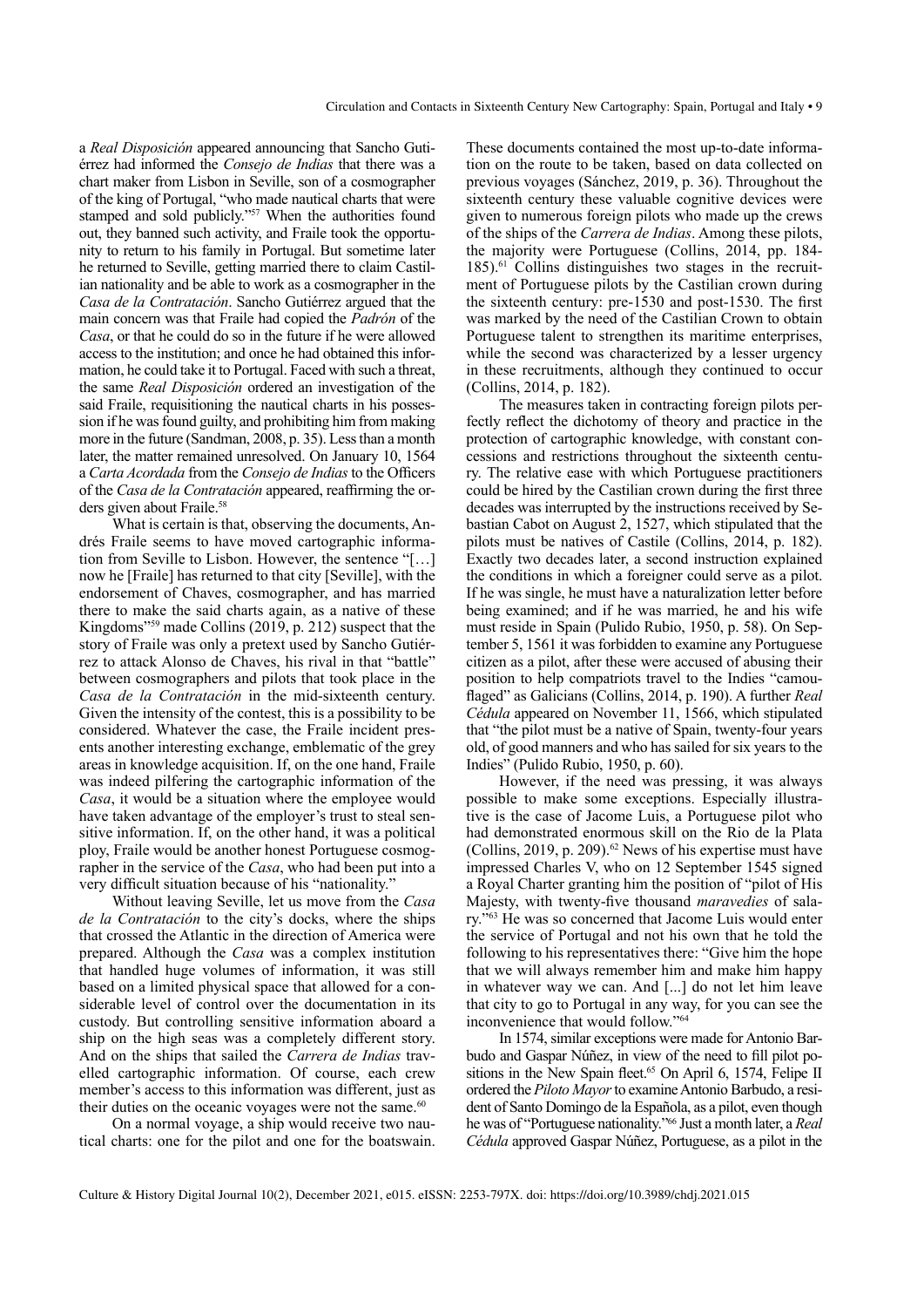<span id="page-9-0"></span>*Flota de Nueva España* without his even being examined.<sup>67</sup> Only in December of the following year would Gaspar Núñez pass his test, with the aid of another *Real Cédula.*[68](#page-12-0)

Foreign masters were subject to the same conditions as the pilots to be hired, and their situation also oscillated between moments of permissiveness and others of stringency. Here, too, exceptions were the order of the day. In 1540 Antonio López de Aguiar, owner of a galleon that went to the Rio de la Plata, had to write to the king in order to take on Jorge Gago, Portuguese, as a master.<sup>[69](#page-12-0)</sup> A year later, Melchor Díaz, also from Portugal, faced the same situation.<sup>70</sup> The mistrust of the masters was justified in that they also played a key role in the oceanic voyages and had access to reserved information. Their position required them to be versed in the art of sailing and prepared to replace the pilot if necessary (Fernández-López, 2018, p. 46). It is logical, therefore, that one of the requirements demanded of them was to know how to mark the position of the ship on the nautical chart.<sup>[71](#page-12-0)</sup> All these qualities can be seen in the case of Vasco Afonso, a master's candidate who "had gone for sailor and pilot on ships that have gone to the Indies as a skilled and sufficient person."[72](#page-12-0) Despite this, Cabot refused to examine him, citing his Portuguese nationality, but the situation was resolved exactly as Rebelo's had been: with the king forcing Cabot to examine Afonso by sending him a *Real Cédula.*[73](#page-12-0)

But those who did not hold "positions of responsibility" could help cartographic information to circulate. One should not forget that before nautical education was institutionalised with the creation of the *Cátedra de Arte de Navegar y Cosmografía* (1552), pilots achieved this status by working as sailors (Pérez-Mallaína, 2002, p. 216), a period in which they were initiated in the knowledge of the nautical chart. This is proved by the request of Hernán Pérez Jarada, Alonso de Illescas and Cebrián de Caritate in 1538, on behalf of the merchants of Seville, that the owners of ships be allowed to go aboard as masters, on the condition that they carry with them an "examined pilot and boatswain and two sailors who know how to mark the position of the ship on the nautical chart and take the height of the sun, to each of which the owner of the vessel must give six ducats extra.["74](#page-12-0)

With this scenario in mind, it is logical that there would be some concern when someone who had already sailed under one flag decided to change it for another. This is proved by the instruction received by Luis Sarmiento de Mendoza on July 24th 1540:

Item. You say that one of those who wants to go in that *Armada* [de Portugal] is called Pedro Alvin, a Castilian who has always sailed in our kingdoms and territories, and who has experience and *plática* about such a discovery. If it were possible, bring him back, making him understand that once here, given his ability, we will send him to be favoured and we will employ him in a trade where he can be exploited. And let it seem that this was not ordered from here.<sup>75</sup>

On the one hand, Alvin had sailed for the Castilian crown, so nautical charts that united Spain with the Indies could have passed through his hands; now in Lisbon, he wanted to sail the seas under the Portuguese flag and his king *knew it*. Alvin could leak information of all kinds, including cartographic. On the other hand, it is possible that he had already had some other nautical experience with the Portuguese, and the data that he could have collected would be tremendously valued by the Officers of the *Casa de la Contratación*.

The ship, therefore, once lost behind the horizon line, was a perfect space to steal, copy, manipulate or simply memorize cartographic information that was within the reach of a considerable number of crew members. However, for the period under review, I have found no evidence in the sources that this happened. The truth is that it should not surprise us, since most foreigners who put themselves at the service of another power would do so because of a lack of opportunities in their homeland[.76](#page-12-0) Sedition would not be among his plans, as it risked losing the advantages already gained. Apart from that, if one of these pilots, boatswains, masters or sailors was interested in pilfering cartographic information, he would carry out his work in the most furtive way possible, because the punishment that awaited him if he were discovered would not be gratifying at all. For these reasons, there may not have been many cases where the employee betrayed the trust of the employer, but it is also difficult to assume that no leakage of cartographic information took place on board the thousands of ships that plied the Spanish and Portuguese routes during the sixteenth century.

#### **CONCLUSION**

That the cartographic information produced by Spain and Portugal in the sixteenth century circulated far beyond the territorial limits of both empires should not be surprising. However, if the forcefulness of the measures adopted to stem this flow leads one to believe that effective control was achieved, it is interesting to descend into practice and individually analyse the multiple contacts that took place between Portugal, Spain and Italian cities with cartography as the focal point. Throughout this paper a wide variety of instances have been presented, which were classified according to the procedure through which the circulation of information was achieved. I have also attempted to contextualize these cases, so that the circumstances in which they occurred provide the appropriate framework for the understanding of each contact. These instances aspire to exemplify the proposed typologies of contact, being only a small sample of the total that would have taken place in the first eight decades of the sixteenth century. As is often the case when working with the circulation of sensitive information, sources are not as generous as one would like, and one must sometimes resign oneself to leaving loose ends and speculating more often than desired.

Among what has been called illicit appropriations, it is important to mark the differences between "official figures" and spies in the purest sense of the word, as it is understood today. The level of danger faced by Alberto Cantino, Juan de Silva, Cristobal de Moura, Guido de Lavezaris or Juan Bautista Gesio is not comparable to that faced by Juan de la Cosa, Alonso Alvarez or Francisco de Aguiar. It is true that both groups carried out "espionage work",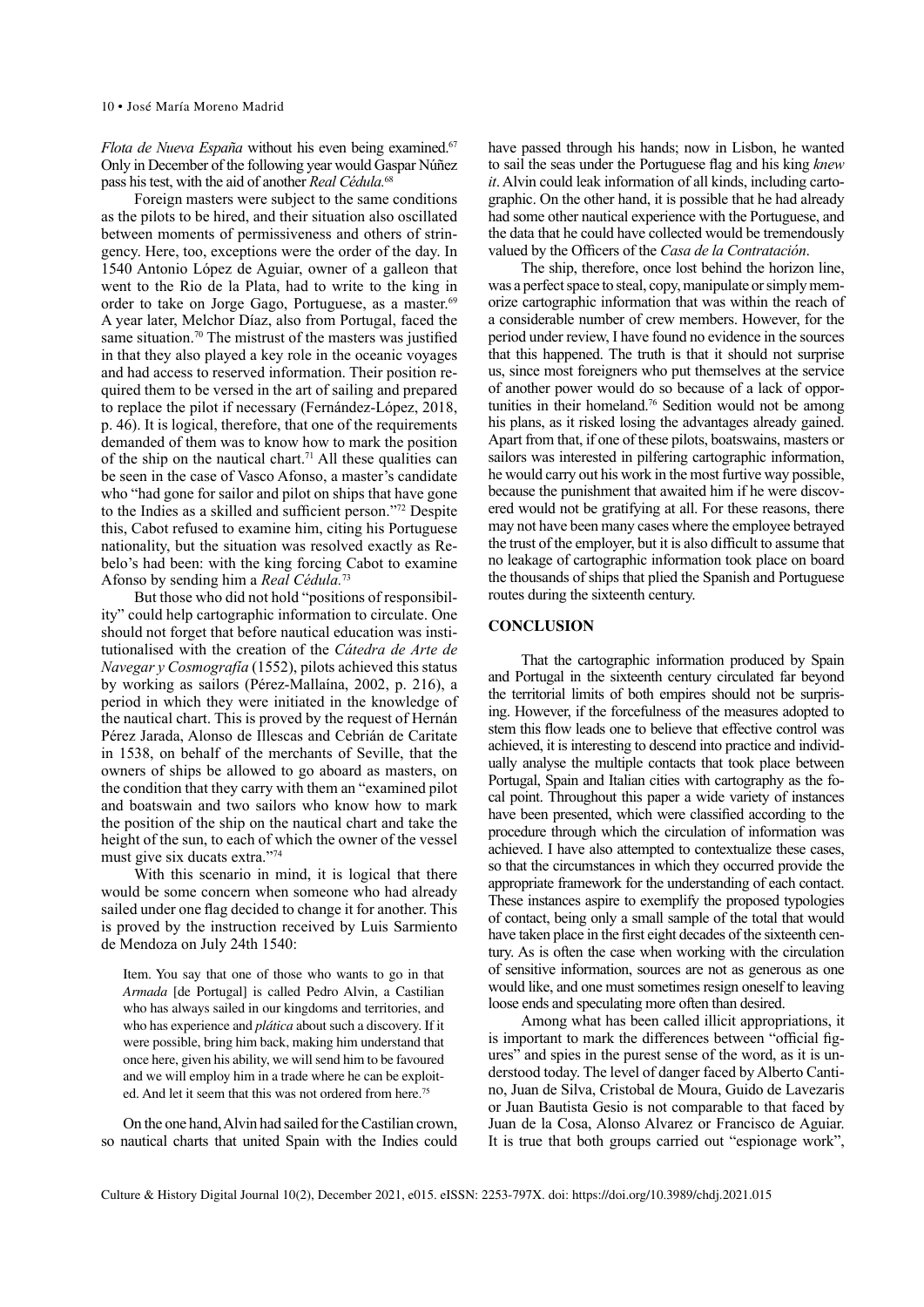<span id="page-10-0"></span>but not under the same conditions. This also means that the level of secrecy of the missions carried out by the second group is greater, leaving a much less obvious trail in the sources. The theft of cartographic documents by means of institutional authority—as seen in the case of the papers of Macías del Poyo and Urdaneta, the nautical chart confiscated by Mejía, and the documents of the Portuguese caravel that arrived in Seville in 1513—could be highly effective, and trying to stop this process could lead to greater complications, as Luis Sarmiento de Mendoza himself warned. Particularly interesting and refreshing among the cases analysed in this first section is that of Alonso de Santa Cruz, due to its peculiar resolution with the voluntary delivery of the documents by D. João de Castro.

The *brain drain* category is based on the need to hire the services of foreigners to boost maritime expansion. Nationality could raise some suspicions, which translated into special conditions of employment for those who were not native to a country. But, as Collins states for the case of the Portuguese who emigrated to Seville: "Nationality was not necessarily so much of a practical concern in working routes of the *Carrera de Indias*, but it served as a particularly useful political tool that could be wielded to protect the interests of those in power" (Collins, 2014, p. 192). According to the sources, it seems that the theft of cartographic information taking advantage of the hiring by a foreign power would be the exception, either in the centres of calculation or on ships, because those hired had much more to lose than to gain. Instead, the transmission of this information occurred naturally, through the recruitment itself and the subsequent incorporation of new knowledge into a different cartographic *corpus*.

This mosaic of cases in which cartographic information circulated freely raises a question: how does the *Teoria do Sigilo* fit into this scenario? Cartographic knowledge was among the most sensitive data, and yet it was in constant motion. What happened with information that was *not* subject to such exhaustive control? Probably, its dispersion was even more far-reaching. In the light of this, it seems unwarranted to continue using the *Teoria do Sigilo* as a reason to avoid clarifying certain historical or documentary problems.

As inflexible and tightly controlled as institutional theory would have us see information exchanges, knowing actual practices allows us to glimpse very clearly that no *Real Cédula, Real Provisión* or instruction was impregnable, and that the transmission of cartographic information escaped the restrictions of the imperial policies constantly, enriching the total cartographic *corpus* that illuminated maps and nautical charts all over the globe.

#### **ACKNOWLEDGEMENTS**

I would like to thank Henrique Leitão and Francisco Malta Romeiras for carefully reviewing the original text and for their comments and suggestions to improve it. I would also like to thank Šima Krtalić for revising my English text. The research leading to these results has received funding from the European Research Council (ERC) under the European Union's Horizon 2020 research and innovation programme (grant agreement No. 833438).

### **NOTES**

- It is important to note that this particular device was different from the maps of the time because it was built as a scientific instrument, whose ultimate purpose was to guide navigators on their journeys, and not to represent the world reliably. See Gaspar and Leitão (2018b, 2019).
- [2](#page-1-0) The *Armazéns de Guine e India* in Lisbon and the *Casa de la Contratación* in Seville fit perfectly with the concept of *centres of calculation* coined by Bruno Latour in 1987. For a current approach to the concept see Jons (2011).
- [3](#page-1-0) For this process applied to the Padrón Real see García Redondo  $(2018)$
- [4](#page-1-0) The *Politica do sigilo* has caused rivers of ink to flow. Jaime Cortesão's book "A política do sigilo nos descobrimentos" (1960) became, along with Diffie (1969), the standard text; but since then other interesting works have appeared rethinking the issue. See Harley (1988) and Domingues (1990). Most recently, Daniel Vecchio Alves (2018) published some historiographical reconsiderations on the topic.
- [5](#page-1-0) One of the referees drew my attention to a very interesting "exception" to the Spanish institutions' desire to keep cartographic documentation in secret. It has to do with the legal purchase and sale of specific maps and instruments within the scope of the *Casa de la Contratación*. Indeed, in the Book IX, Title XXIII, Law III of the *Recopilación de Leyes de Indias* (1841, v. 3, p. 301), one can read that the *Piloto Mayor* can make "nautical charts and instruments for himself, or to sell them outside the city of Seville; and he can also make and sell maps and globes, and the other instruments that the masters and pilots do not use in their navigation ["…; y permitimos que los pueda hacer para sí o para vender fuera de la ciudad de Sevilla; y asimismo que pueda hacer y vender mapas y globos, y los otros instrumentos de que los maestres y pilotos no usan en su navegación"]. Another concrete example of the "holes" that *Politica do Sigilo* left along the way.
- [6](#page-1-0) "Spanish cartography", "Portuguese cartography" and "Italian cartography" for the sixteenth century are necessary and very useful historiographic categories for a simple approach to the cartographic production in each of these centres. However, throughout the nineteenth century and much of the twentieth, they were used with a certain nationalistic flavour. As a consequence, it is possible to find map studies dedicated exclusively to clarify the identity of the producing "nation", seeking to *proudly* isolate the cartographic document from the rest of the world for its exceptional characteristics. A good example of this was the fierce debate around the authorship of the Cantino Planisphere. Vittorio Bellio, Derby d'Orville, Jean Denucé, E.L. Stevenson, Paolo Revelli, Roberto Levillier, Duarte Leite and finally Armando Cortesão were the main names that crossed swords to label the map as Portuguese or Italian. In: Mota and Cortesão, 1987. In addition to investigating the origin of the cartographic document, these studies concentrated their efforts on carefully analysing everything that was on the map -toponymic and stylistic studies, for instance-, sometimes forgetting what was around its production. All these approaches are of great interest, and largely responsible for laying the foundations of current cartographic studies. Nevertheless, recent historiography has identified other problems in cartography that help enormously to unravel the construction processes of Early Modern maps and nautical charts: scientific problems. See, among many others works of the authors: Gaspar (2011); Leitão and Gaspar (2014); Gaspar and Leitão (2018a, 2018b, 2019). For new reflections on the concept of space, see Padrón (2004). Or for dynamics of information circulation, see Brendecke (2016, pp. 155-217); García Redondo (2018) and Sandman (2008).
- [7](#page-1-0) On the relevance of the geographical factor in the production and circulation of knowledge, see Livingstone (2003).
- [8](#page-1-0) For an in-depth study of the Italian interest in Portuguese discoveries see Radulet (1991).
- [9](#page-1-0) For an in-depth study of the chart see Caraci (1950, pp. 18-31).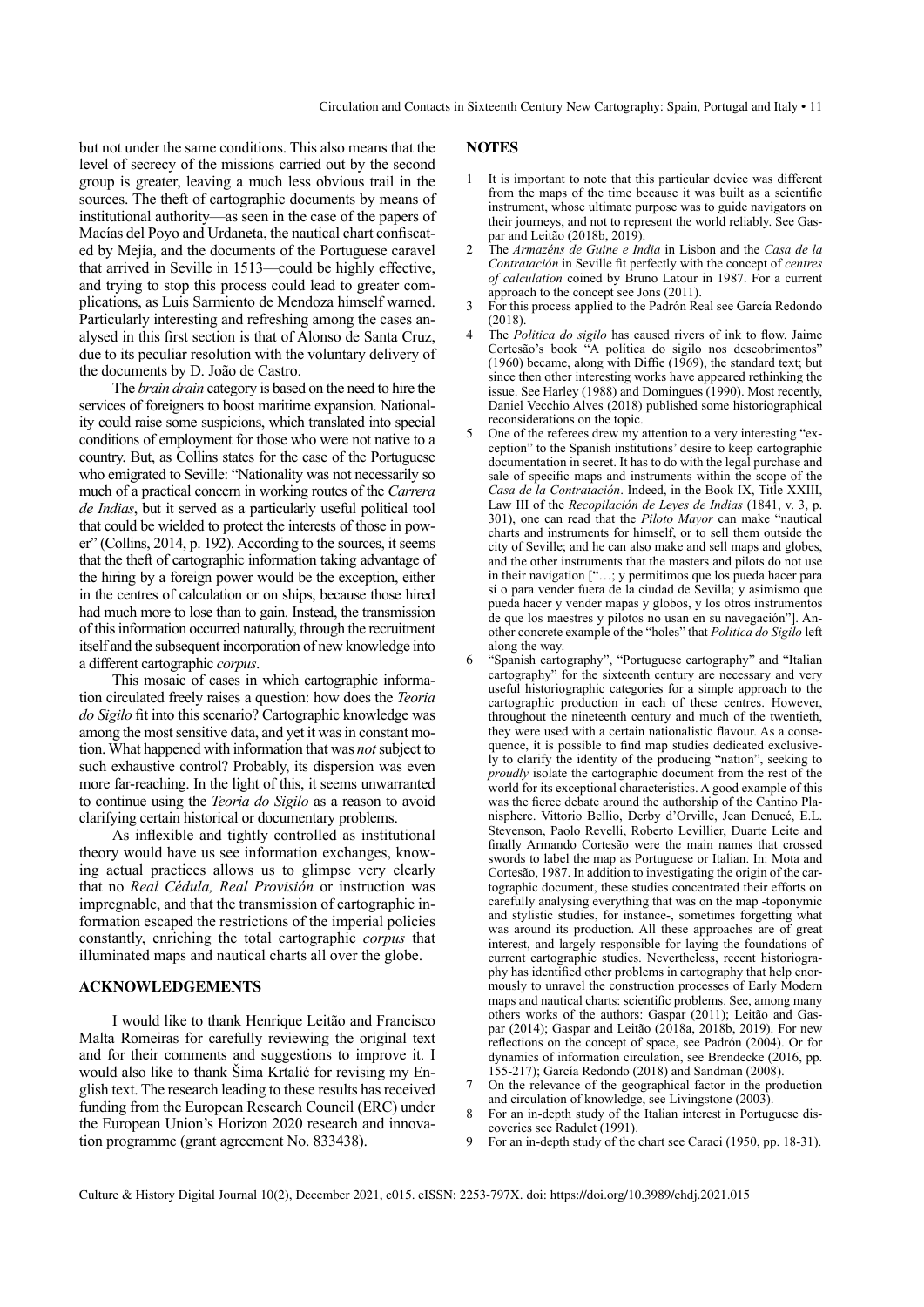- <span id="page-11-0"></span>12 • José María Moreno Madrid
- [10](#page-1-0) See Sánchez (2013, pp. 54-56).
- [11](#page-2-0) From July 2018 until July 2019 the General Archive of Simancas organized a temporary exhibition entitled "Espías: servicios secretos y escritura cifrada en la Monarquía Hispánica." For a good approach to the matter of espionage in Castile during the sixteenth and seventeenth centuries see the catalog of the exhibition: Departamento de Difusión del AGS (2018).
- [12](#page-2-0) The literature on this event is unapproachable. "Portugaliae Monumenta Cartographica", by Armando Cortesão and Avelino Teixeira da Mota (1960; 1987 revised edition) became the standard text. On the political side of the map see Varela (1998). Among recent historiography stand out: Milano (2004), Fernandes (2003) and Gaspar (2012).
- [13](#page-2-0) These events can be read in the letters Cantino sent to Ercole D'Este: Cantino (1889); Cantino (1909).
- [14](#page-2-0) Harrise was the first to notice this. See Cantino, A. (1889, pp. 13-15).
- [15](#page-3-0) For an in-depth study of the economic value of the Cantino's Planisphere in relation with other cartographic documents of the time see Moreno Madrid (2019a).
- See Pade, Petersen and Quarta (1990, pp. 71-90); Tuohy (2002).
- [17](#page-3-0) "The Caverio in its configurations, placenames, and general geographical conceptions is closely related to the Cantino planisphere. The Cantino is a copy of the Portuguese Padrão, made slightly earlier than the Cavverio, by a portuguese cartographer, with inscriptions added by an Italian and Illuminated by Flemish artists and miniaturists", in McIntosh (2015, p. 14).
- [18](#page-3-0) It seems that Domenico Pisani was also a "top level" spy in the Reyes Católicos court. See Cro (2003, p. 54).
- [19](#page-3-0) The arrival of Vasco de Gama in India endangered the Venetian trade in the East. This led to an unstable relationship between Portugal and Venice throughout the sixteenth century. See Marqués de Oliveira (1994).
- [20](#page-3-0) Archivo General de Indias [AGI], Indiferente, 427, l. 29, f. 109v-110v. "Porque se tiene entendido que en las nuevas cartas que se hacen en Portugal con artificio se abrevian y estrechan los viajes y navegación que hacen a las Indias por su demarcación los portugueses por entender mal los límites de ella y alargan la que se hace de España conviene que con la disimulación que el caso pide procure entender todo lo que de este particular hubiere y siempre haber a las manos lo que en esto se hiciere con la industria que se requiere." All transcriptions and translations of original documents are by the author.
- [21](#page-3-0) Studies on this expedition are not particularly abundant. See Oliveira (2011, pp. 4-6); Lima Sobrinho (1946, p. 7).
- [22](#page-3-0) AGI, Indiferente, 1092, n. 153. "[…] Este ha traído cartas y un libro de las cosas de allá de un Fernando de la Torre castellano, que era el capitán de los castellanos que habían allí quedado y estas cartas que este traía de este Hernan[do] para su Majestad; y en Lisboa le tomaron las cartas y el libro un oficial del S[rnmo] rey y no se las han querido dar...
- [23](#page-4-0) Fernández de Navarrete quotes: "Declaraciones de Andrés de Urdaneta y Macías del Poyo en el interrogatorio que les tomó el Consejo de Indias sobre el viaje de Loaísa" and "Relación presentada al Emperador por Andrés de Urdaneta sobre sucesos de la Armada de Loaísa desde el 24 de julio de 1525 hasta 1535. In: Fernández de Navarrete (1837, pp. 376-396 and 401-440).
- [24](#page-4-0) AGI, Indiferente, 1965, l. 13, f. 223; AGI, Indiferente, 1965, l.  $13, f. 220v - 221$
- [25](#page-4-0) AGI, Indiferente, 1965, l. 13, f. 222r-222v.
- [26](#page-4-0) AGI, Indiferente, 1965, l. 13, f. 286v. "He sido informado que en poder del fiscal Fran[cis]co Mejia está una carta de marear y un astrolabio que se tomó a un portugués, lo cual dice q[ue] es n[uest]ro y porque es bien que se traiga a n[uest]ro Consejo de las Indias para que esté en él; os mando que proveáis como se traiga luego."
- [27](#page-4-0) The Ordenanzas of 1552 stipulated that the nautical instruments and charts manufactured in the Casa de la Contratación should be approved and marked by the Piloto Mayor, and only then could the owners trade with them. There is no indication to clarify if the tools of this case were produced in the Casa de la Contratación following this process. In: Sánchez (2010, p. 625.)
- [28](#page-4-0) AGI, Panamá, 233, l. 1, f. 138r-138v.
- [29](#page-4-0) AGI, Indiferente, 427, l. 29, f. 137r.<br>30 AGI Indiferente, 427, l. 29, f. 137v.
- [30](#page-4-0) AGI, Indiferente, 427, l. 29, f. 137v.
- The original document can be consulted at: AGI, Filipinas, 34, N.4.
- [32](#page-5-0) According to López de Velasco's account, Gesio's booty consisted of "More than a dozen of rutters; two accounts of the journey of Ferdinand Magellan; a treatise on the land of Brazil; the copy of a rutter from the mouth of the Red Sea strait to Suez; no doubt the work of Dom João de Castro, with only a slightly different title, which later became well known in Europe; and even a transcription of Esmeraldo Situ Orbis by Duarte Pacheco Pereira, which Velasco classifies as a very important book and very good for the bookstore." Translated by the author. In: Albuquerque (1974, p. 210).
- [33](#page-6-0) AGI, Indiferente, 418, l. 2, f. 147v(1).
- [34](#page-6-0) AGI, Indiferente, 418, l. 2, f. 155v-156v.
- [35](#page-6-0) AGI, Indiferente, 418, l. 2, f. 157r.
- [36](#page-6-0) AGI, Indiferente, 418, l. 3, f. 65r(1).
- [37](#page-6-0) AGI, Indiferente, 419, l. 6, f. 542v-543r.
- [38](#page-6-0) Biblioteca Nacional de España [BNE], Mss/9441, f. 19r. The *Libro de Longitudes* was published by Antonio Blázquez and Delgado Aguilera (1921). More recently, Mariano Cuesta published a compilation of works by Alonso de Santa Cruz that also included the Libro de Longitudes. See Cuesta Domingo (1983).
- [39](#page-6-0) BNE, Mss/9441, f. 20r-21v. "Don Joan de Castro, caballero muy docto y muy curioso que había ido a la India muchas veces y había hecho la descripción de ella de punto muy grande poniendo por escrito y en pintura los puertos, ríos y bajos que a la entrada y dentro de ellos están con las historias de las cosas notables de las tierras y lugares que en ellas están y otro tanto hizo de todo el mar Bermejo porque todo lo anduvo hasta el lugar de Suez que es el más septentrional del dicho mar y puesto en el fin de él donde el gran turco tiene todas sus galeras con que infesta todos aquellos mares, de los cuales libros me dio el traslado con que no los mostrase a ninguna persona de Portugal para que hiciese de manera que la memoria de obras tan insignes y de tanta curiosidad no se perdiese.
- [40](#page-6-0) Albuquerque discusses the veracity of the nautical data and measurements that Dom João de Castro would have given to Alonso de Santa Cruz. He does not doubt, however, that the meeting took place or that Dom João de Castro could have handed over some of his materials to the Castilian cosmographer. In: Albuquerque (1974, p. 204).
- [41](#page-7-0) On the organization of this institution see the recent study: Barreto Xavier (2018).
- [42](#page-7-0) Pedro Nunes was already named "Cosmographer of the Kingdom" on November 16, 1529. In: Leitão (2003, p. 64).
- [43](#page-7-0) Among many others: Acosta Rodríguez, Gonzaléz Rodríguez and Vilar-Vilar (2003); Ladero Quesada (2002); Cervera Pery (1997); León Guerrero (2003).
- [44](#page-7-0) On Juan Díaz de Solís see, among others, Toribio Medina (1897) and Cerezo Martínez (1994, pp. 154-156).
- [45](#page-7-0) On the transfer of nautical knowledge from Spain to England through Cabot see Sandman and Ash (2004). See also, for a more general approach to the Iberian influence on the development of Anglo-Saxon nautical expertise: Waters (1970).
- [46](#page-7-0) The Faleiro brothers (Rui and Francisco) arrived in Seville around 5 December 1517, a month after Magellan did. In Garcia (2019). The transmission of cartographic knowledge on the occasion of the circumnavigation will be dealt with in this same dossier by Antonio Sánchez in the paper entitled *Making a Global Image of the World: the First Circumnavigation of the Earth, the Casa de la Contratación of Seville, and the Royal Pattern Chart.*
- [47](#page-7-0) For an analysis of Francisco Faleiro's activity in the *Casa de la Contratación* in Seville, see Collins (2013).
- [48](#page-7-0) AGI, Indiferente, 1961, l. 3, f. 209.
- [49](#page-7-0) AGI, Indiferente, 1961, 1. 3, f. 284<br>50 AGI, Indiferente, 1961, 1. 3, f. 284
- [50](#page-7-0) AGI, Indiferente, 1961, l. 3, f. 284.
- [51](#page-7-0) AGI, Indiferente, 1962, l. 5, f. 190r-190v.
- [52](#page-7-0) On this issue and the confrontation pilots vs. cosmographers see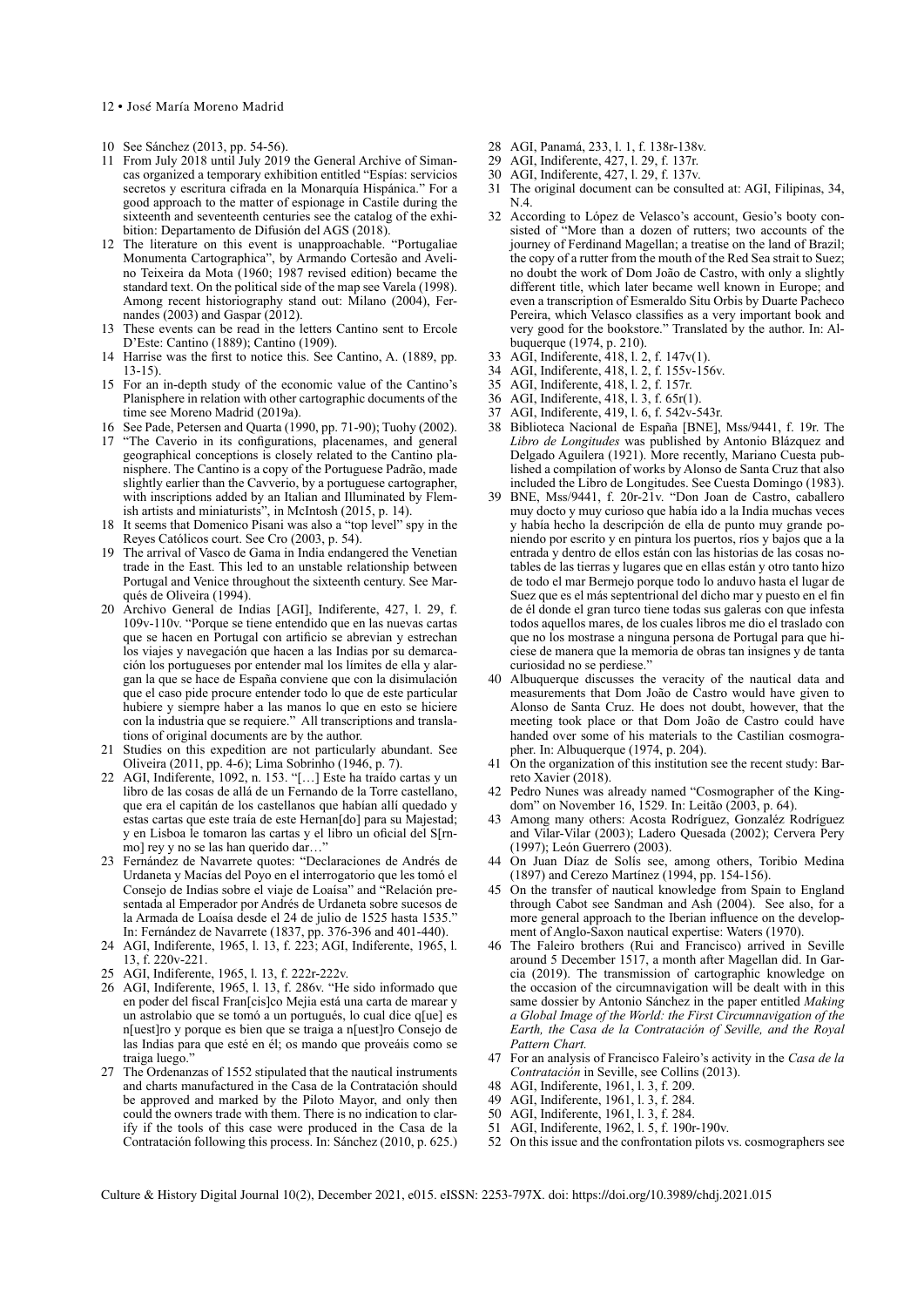Circulation and Contacts in Sixteenth Century New Cartography: Spain, Portugal and Italy • 13

Brendecke, (2016, pp. 155-217).

- <span id="page-12-0"></span>[53](#page-7-0) AGI, Indiferente, 1962, l. 6, f. 63v.
- [54](#page-7-0) AGI, Chile, 165, l. 1, f. 35v. Reproduced in Toribio Medina (1889, p. 398).
- [55](#page-7-0) The account of this expedition can be read at: Guillén Tato (1943) and Moreno Madrid and Leitão (2020, pp.133-137).
- [56](#page-7-0) AGI, Chile, 165, l. 1, f. 35v.
- [57](#page-8-0) AGI, Indiferente, 1966, l. 15, f. 18r.
- [58](#page-8-0) AGI, Indiferente, 1966, l. 15, f. 30r.
- [59](#page-8-0) AGI, Indiferente, 1966, l. 15, f. 18r.
- [60](#page-8-0) For a study of the duties on board of the captain, master, boatswain and pilot see Pérez-Mallaína (1992).
- [61](#page-8-0) Even if they do not link directly to our time frame, I cannot fail to mention here the work on pilots by Amelia Polonia. See Polónia (1995).
- [62](#page-8-0) On Portuguese pilots in the Rio de la Plata in the sixteenth century see Laguarda Trías (1988).
- [63](#page-8-0) AGI, Indiferente, 1963, l. 9, f. 282r.
- [64](#page-8-0) AGI, Indiferente, 1963, l. 9, f. 282r.
- [65](#page-8-0) Collins (2014, p. 190) proposes here that their hiring was due to the fact that they "were successful in getting the Council of Indies to intervene in their favour", but the documents and context suggest that they had more to do with the need to get pilots for the *Flota de Nueva España*. In fact, Nuñez's case reveals a clear urgency to take over his services.
- [66](#page-8-0) AGI, Indiferente, 1968, l. 19, f. 248-248v.
- [67](#page-9-0) AGI, Indiferente, 1968, l. 19, f. 266v-267v.
- [68](#page-9-0) AGI, Indiferente, 1968, l. 20, f. 241-241v.
- [69](#page-9-0) AGI, Indiferente, 1963, l. 7, f. 84r-84v.
- [70](#page-9-0) AGI, Indiferente, 1963, l. 8, f. 46v-47.
- [71](#page-9-0) AGI, Indiferente, 1962, l. 6, f. 151r.
- [72](#page-9-0) AGI, Indiferente, 1962, l. 4, f. 178v.
- [73](#page-9-0) AGI, Indiferente, 1962, l. 4, f. 178-179r.
- [74](#page-9-0) AGI, Indiferente, 1962, l. 6, f. 151v. "[…] Piloto examinado y contramaestre y dos marineros que sepan echar el punto en la carta y tomar el sol, a los cuales el dueño del navío haya de ir obligado a dar de ventaja seis ducados a cada uno."
- [75](#page-9-0) AGI, Indiferente, 423, l. 19, f. 372v-373r. "Ítem. Pues decís que el uno de los q[ue] quiere ir en esa armada que se llama Pedro Alvin es castellano y ha andado siempre en la navegación de n[uest]ros reinos y territorios y q[ue] tiene experiencia y plática de semejante descubrim[iento]; haberleis vos como de v[uest] ro […] si fuese posible encaminadle q[ue] viniese acá dándole a entender q[ue] venido vista la habilidad de su forma le mandaremos favorecer y hacer m[erce]d empleándole en q[ue] pueda ser aprovechado y esto sin que parezca q[ue] de acá se ordenó lo dicho."
- [76](#page-9-0) Amélia Polónia and Liliana Oliveira exemplify this search for new job opportunities in the case of the Algarve pilots who were examined in Seville between 1574 and 1650. See Polónia and Oliveira (2020, p. 145).

## **REFERENCES**

- Acosta Rodríguez, A., González Rodríguez, A. and Vilar-Vilar, E., eds. (2003) *La Casa de la Contratación y la navegación entre España y las Indias*. Sevilla: Universidad de Sevilla/CSIC/Fundación El Monte.
- Albuquerque, L. (1974) *Estudos de História.* Vol. I. Coimbra: Universidade de Coimbra.
- Alves, D. V. (2018) "Reconsiderações Historiográficas sobre a Teoria do Sigilo de Jaime Cortesão." *Expedições: Teoria da História e da Historiografia*, 9 (3), pp. 36-57. Available at: [https://www.revista.ueg.br/index.php/revista\\_geth/article/](https://www.revista.ueg.br/index.php/revista_geth/article/view/7713) [view/7713](https://www.revista.ueg.br/index.php/revista_geth/article/view/7713) [Accessed 3 Mar. 2020].
- Andrés, G. (1967) *Juan Bautista Gesio, cosmógrafo de Felipe II y portador de documentos geográficos desde Lisboa para la biblioteca de El Escorial en 1573*. Madrid: Aguirre.
- Barreto Xavier, A. (2018) "The *Casa da Índia* and the Emergence of a Science of Administration in the Portuguese Empire." *Journal of Early Modern History*, 22 (5), pp. 327-347. doi: [https://doi.](https://doi.org/10.1163/15700658-12342599) [org/10.1163/15700658-12342599](https://doi.org/10.1163/15700658-12342599)
- Bellini, G. (2008) *Dal Mediterraneo al mare océano*. Alicante: Biblioteca Virtual Miguel de Cervantes. Available at: [http://www.](http://www.cervantesvirtual.com/obra/dal-mediterraneo-al-mare-oceano--saggi-tra-storia-e-letteratura-0/) [cervantesvirtual.com/obra/dal-mediterraneo-al-mare-oceano-](http://www.cervantesvirtual.com/obra/dal-mediterraneo-al-mare-oceano--saggi-tra-storia-e-letteratura-0/) [saggi-tra-storia-e-letteratura-0/](http://www.cervantesvirtual.com/obra/dal-mediterraneo-al-mare-oceano--saggi-tra-storia-e-letteratura-0/) [Accessed 4 Mar. 2020].
- Blair, E. H. and Robertson, J. A. (1906) *The Philippine Islands, 1493-1898*. Vol. 34. Cleveland: The Arthur H. Clark Company.
- Brendecke, A. (2016) *Imperio e información. Funciones del saber en el dominio colonial español.* Madrid/Frankfurt: Iberoamericana/Vervuert.
- Brotton, J. (2014) *Historia del mundo en 12 mapas.* Barcelona: Debate.
- Cantino, A. (1889) *Document inédit concernant Vasco da Gama: relation adressée a Hercule d'Este, Duc de Ferrare*. H. Harrisse, ed. Paris.
- Cantino, A. (1909) *Carta d'Alberto Cantino, de 1501 ao Duque de Ferrara.* E. do Canto, ed. Lisboa: Imprensa Nacional.
- Caracciolo Aricò, A. (1992) "L'immagine del nuovo mondo nella cultura veneziana del cinquecento." *Revue suisse des littératures romanes*, 22, pp. 69-89.
- Caraci, G. (1950) "An unknown nautical chart of grazioso Benincasa, 1468." *Imago Mundi*, 7, pp. 18-31. doi: [https://doi.](https://doi.org/10.1080/03085695008591953) [org/10.1080/03085695008591953](https://doi.org/10.1080/03085695008591953)
- Cattaneo, A. (s.d) "Portugal and the Italian cities (s.XIV-XVI)." *Enciclopedia Virtual da Expansão Portuguesa*. Available at: <http://eve.fcsh.unl.pt/>[Accessed 3 Mar. 2020].
- Cerezo Martínez, R. (1994) *La cartografía náutica española en los siglos XIV, XV y XVI*. Madrid: CSIC.
- Cervera Pery, J. (1997) *La Casa de la Contratación y el Consejo de Indias (las razones de un superministerio)*. Madrid: Ministerio de Defensa.
- Collins, E. (2013) "Francisco Faleiro and Scientific Methodology at the Casa de la Contratación in the Sixteenth Century." *Imago Mundi*, 65, pp. 25-36. doi: [https://doi.org/10.1080/03085694.2](https://doi.org/10.1080/03085694.2013.731202) [013.731202](https://doi.org/10.1080/03085694.2013.731202)
- Collins, E. (2014) "Portuguese pilots at the Casa de la Contratación and the exámenes de pilotos." *International Journal of Maritime History*, 26 (2), pp. 179-192. doi:<https://doi.org/10.1177/0843871414527399>
- Collins, E. (2019) "Interactions of Portuguese artisanal culture in the maritime enterprise of 16<sup>th</sup> century Seville." *Centaurus*, 60 (3), pp. 203-215. doi:<https://doi.org/10.1111/1600-0498.12188>
- Cortesão, A. and Mota, A. T. da (1960) *Portugaliae Monumenta Cartographica*. 6 Vols. Lisboa: Comissão para as Comemorações do V Centenário da Morte do infante D. Henrique.
- Cortesão, A. and Mota, A. T. da (1987) *Portugaliae Monumenta Cartografica.* Vol. I. Lisboa: Imprensa Nacional/Casa da Moeda.
- Cortesão, J. (1960) *A política do sigilo nos Descobrimentos: nos tempos do Infante D. Henrique e D. João II*. Lisboa: Comissão Executiva das Comemorações do Quinto Centenário da Morte do infante D. Henrique.
- Cro, S. (2003) "La *Princeps* y la cuestión del plagio del De Orbe Novo." *Cuadernos para investigación de la literatura hispánica*, 28, pp. 15-240. Available at: [http://www.fuesp.com/](http://www.fuesp.com/pdfs_revistas/cilh/28/cilh-28-1.pdf) [pdfs\\_revistas/cilh/28/cilh-28-1.pdf](http://www.fuesp.com/pdfs_revistas/cilh/28/cilh-28-1.pdf)
- Cuesta Domingo, M., ed. (1983) *Alonso de Santa Cruz y su obra cosmográfica*. Tomo I. Madrid: CSIC.
- Departamento de Difusión del AGS, ed. (2018) *Espías: Servicios secretos y escrituras cifradas en la Monarquía Hispánica*. Madrid: Ministerio de Cultura y Deporte.
- Diffie, Bailey (1969) "Foreigners in Portugal and the 'Policy of Silence'." *Terra Incognita*, 1, pp. 23-34. doi: [https://doi.](https://doi.org/10.1179/tin.1969.1.1.23) [org/10.1179/tin.1969.1.1.23](https://doi.org/10.1179/tin.1969.1.1.23)
- Domingues, F. C. (1990) "Colombo e a política de sigilo na historiografia portuguesa." *Bolletino della Societá Geografia Italiana,* 7(11), pp. 181-198.
- Donoso Anes, R. (1996) *Una contribución a la Historia de la Contabilidad: Análisis de las prácticas contables desarrolladas por la tesorería de la Casa de la Contratación de las Indias de Sevilla (1503-1717)*. Sevilla: Universidad de Sevilla.
- Esteban Piñeiro, M. (1999) "Los cosmógrafos del rey." In: A. Lafuente and J. Moscoso, eds., *Madrid, ciencia y corte*. Madrid: CSIC, pp. 121-135.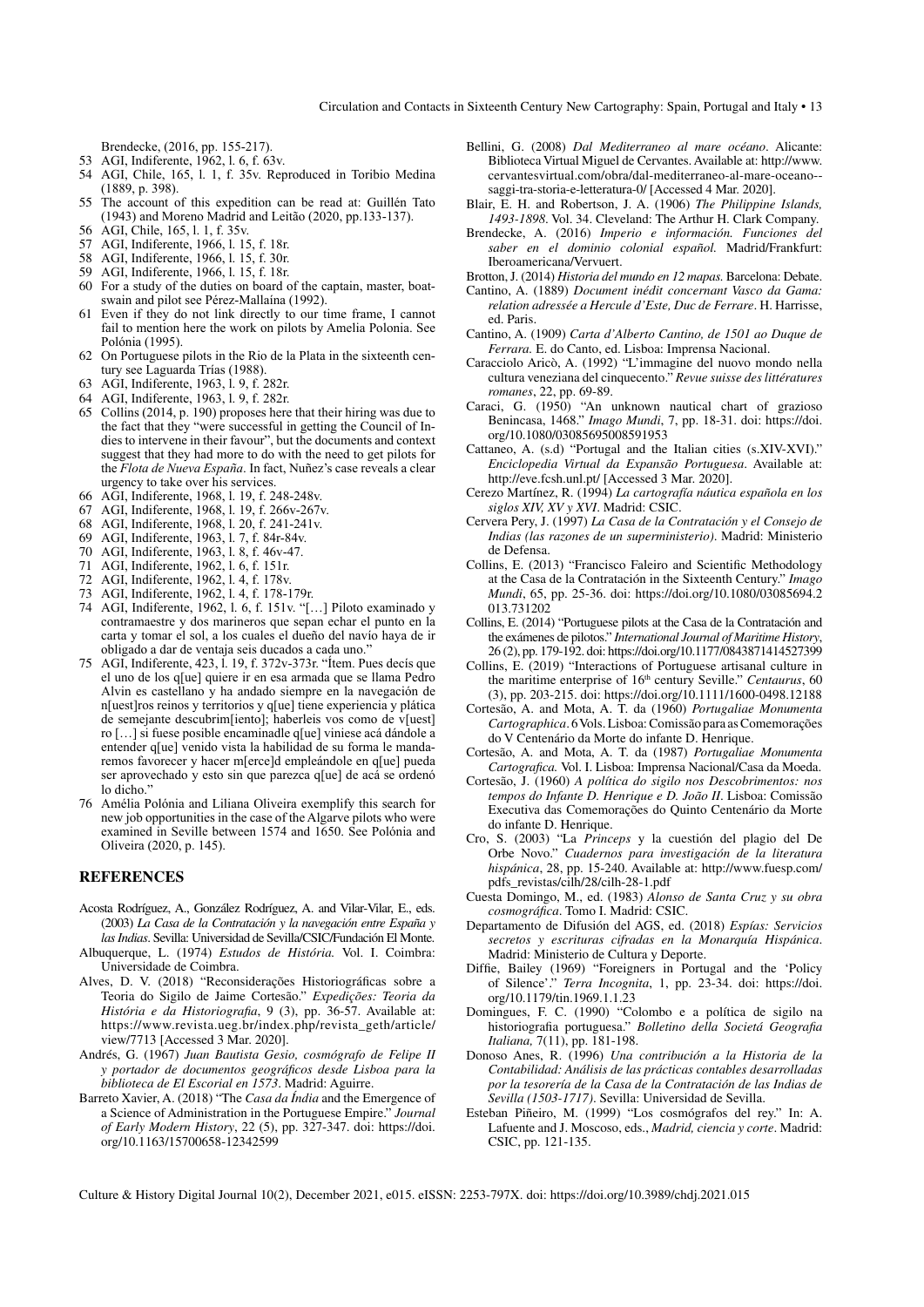14 • José María Moreno Madrid

- Fernandes, F. L. (2003) *O Planisferio de Cantino e o Brasil.* Lisboa: Academia de Marina, 2003.
- Fernández de Navarrete, M. (1837) *Colección de los viajes y descubrimientos que hicieron por mar los españoles desde fines del siglo XV: con varios documentos inéditos concernientes a la historia de la marina castellana y de los establecimientos españoles en Indias*. Vol. 5. Madrid: Imprenta Nacional.
- Fernández Vial, I. (2011) "Juan Rodríguez Mafra y los marinos onubenses en la primera vuelta al mundo." In: *Actas de las Jornadas de Historia sobre el Descubrimiento de América*. Tomo II. Sevilla: Universidad Internacional de Andalucía, pp. 75-101.
- Fernández-López, F. (2018) "El proceso de admisión de maestres de navíos en la Casa de la Contratación: expedientes y procedimiento." *Anuario de Estudios Americanos*, 75 (1), pp. 43-66. doi: <https://doi.org/10.3989/aeamer.2018.1.02>
- García, J. M. (2015) *O início dos Descobrimentos com o Infante D. Henrique.* Vila do Conde: Verso da História.
- García, J. M. (2019) *Fernão de Magalhães. Herói, traidor ou mito: a história do primeiro homem a abraçar o mundo*. Lisboa: Manuscrito.
- García Barreno, P. (2020) "Sobre la institución de la Academia Real Matemática en tiempos de Felipe II." *Boletín de Información Lingüística de la Real Academia Española*. pp. 3-131. Available at: <http://revistas.rae.es/bilrae/article/view/408/889>[Accessed: 11 Apr. 2020].
- García Redondo, J. M. (2018) *Cartografía e Imperio. El Padrón Real y la representación del Nuevo Mundo.* Aranjuez: Ediciones Doce Calles.
- García Redondo, J. M. and Varela, C. (2013) "Ecos literarios y memoria cartográfica del *Famous Voyage* de Francis Drake." *Anuario de Estudios Americanos*, 70 (2), pp. 441-478. DOI: <https://doi.org/10.3989/aeamer.2013.2.03>
- Gaspar, J. A. (2012) "Blunders, Errors and Entanglements: Scrutinizing the Cantino Planisphere with a Cartometric Eye." *Imago Mundi*, 64 (2), pp. 181-220. doi: [https://doi.org/10.1080/](https://doi.org/10.1080/03085694.2012.673762) [03085694.2012.673762](https://doi.org/10.1080/03085694.2012.673762)
- Gaspar, J. A. (2015) "Da Carta-Portulano Do Mediterrâneo à Carta de Latitudes Do Atlântico." In: *Memórias da Academia de Marinha,* 41, Lisboa: Academia de Marinha, pp. 237-257.
- Gaspar, J. A. and Leitão, H. (2018a) "Luís Teixeira, c. 1585: The Earliest Known Chart with Isogonic Lines." *Imago Mundi*, 70, pp. 221-228. doi: [https://doi.org/10.1080/03085694.2018.14505](https://doi.org/10.1080/03085694.2018.1450554) [54.](https://doi.org/10.1080/03085694.2018.1450554)
- Gaspar, J. A. and Leitão, H. (2018b) "What is a nautical chart, really? Uncovering the geometry of early modern nautical charts." *Journal of Cultural Heritage*, 29, pp. 130-136. doi: <https://doi.org/10.1016/j.culher.2017.09.008>.
- Gaspar, J. A. and Leitão, H. (2019) "Early Modern Nautical Charts and Maps: Working Through Different Cartographic Paradigms." *Journal of Early Modern History*, 23, pp. 1-28. doi: <https://doi.org/10.1163/15700658-12342627>.
- Goodman, D. C. (1992) *Power and Penury: Government, Technology and Science in Philip II's Spain*. Cambridge: Cambridge University Press.
- Guillén Tato, J., ed. (1943) *Colección de diarios y relaciones para la historia de los viajes y descubrimientos*. Vol. I. Madrid: CSIC/ Instituto Histórico de la Marina.
- Harley, J.B. (1988) "Silences and Secrecy: The Hidden Agenda of Cartography in Early Modern Europe." *Imago Mundi*, 40, pp. 57-76. doi: <https://doi.org/10.1080/03085698808592639>
- Jons, H. (2011) "Centre of calculation." In: J. Agnew and D. N. Livingstone, eds., *The SAGE Handbook of Geographical Knowledge*. London: Sage Publications, pp. 158-170. Available at: [https://www.researchgate.net/publication/267035207\\_](https://www.researchgate.net/publication/267035207_Centre_of_calculation) [Centre\\_of\\_calculation](https://www.researchgate.net/publication/267035207_Centre_of_calculation) [accessed Mar 12 2020].
- Ladero Quesada, M.A (2002) *El primer oro de América: los comienzos de la Casa de la Contratación de las Yndias (1503- 1511)*. Madrid: Real Academia de la Historia.
- Laguarda Trías, R. A. (1988) "Pilotos portugueses en el Río de la Plata durante el siglo XVI." *Revista da Universidade de Coimbra*, 34, pp. 57-84.
- Leitão, H. (2003) "Para uma biografia de Pedro Nunes: O surgimento de um matemático, 1502-1542." *Cadernos de Estudos Sefarditas*, 3, pp. 45-82.
- Leitão, H. and Gaspar, J. A. (2014) "Squaring the Circle: How Mercator Constructed his Projection in 1569." *Imago Mundi*, 66, pp. 1-24. doi:<https://doi.org/10.1080/03085694.2014.845940>
- Leitão, H. and Sánchez, A. (2017) "Zilsel's Thesis, Maritime Culture, and Iberian Science in Early Modern Europe." *Journal of the History of Ideas*, 78 (2), pp. 191-210. doi: [https://doi.](https://doi.org/10.1353/jhi.2017.0010) [org/10.1353/jhi.2017.0010](https://doi.org/10.1353/jhi.2017.0010)
- León Guerrero, M. M. (2003) "La Casa de la Contratación: precedentes inmediatos." *Revista de Humanidades: Tecnológico de Monterrey*, 15, pp. 163-186.
- Lima Sobrinho, B. (1946) *O devassamento do Piauí*. Brasil: Companhia Editora Nacional. Available at: [https://bdor.sibi.](https://bdor.sibi.ufrj.br/bitstream/doc/341/1/255%20PDF%20-%20OCR%20-%20RED.pdf) [ufrj.br/bitstream/doc/341/1/255%20PDF%20-%20OCR%20](https://bdor.sibi.ufrj.br/bitstream/doc/341/1/255%20PDF%20-%20OCR%20-%20RED.pdf) [-%20RED.pdf](https://bdor.sibi.ufrj.br/bitstream/doc/341/1/255%20PDF%20-%20OCR%20-%20RED.pdf) [Accessed 3 Mar. 2020].
- Livingstone, D. N. (2003), *Putting science in its place: geographies of scientific knowledge*. Chicago/London: The University of Chicago Press.
- Marcondes de Souza, T. O. (1958) "A política do sigilo dos monarcas portugueses da época dos descobrimentos marítimos." *Revista de História*, 34 (16), pp. 257-273.
- McIntosh, G. (2015) *The Vesconte Maggiolo World Map of 1504 in Fano, Italy - 2nd Edition*. Cerritos: Plus Ultra Publishing Company.
- Medina, J. T. (1889) *Colección de documentos inéditos para la historia de Chile, desde el viaje de Magallanes hasta la batalla de Maipo, 1518-1818. Expediciones de Jofré de Loaísa, Alcazaba, Mendoza, Camargo, etc.* Santiago de Chile: Imprenta Ercilla.
- Medina, J. T. (1897) *Juan Díaz de Solís: Estudio Histórico*. Santiago de Chile: Impreso en casa del autor.
- Milano, E. (2004) *Carta del Cantino: All' Edizione in Facsímile.*  Módena: Il Bulino.
- Moreno Madrid, J. M. (2019a) "El valor económico de la cartografía en la Época de los Descubrimientos: un estudio comparativo a partir del Planisferio de Cantino (1502)." *Tiempos Modernos*, 9 (39), pp. 96-114. [http://www.tiemposmodernos.org/tm3/index.](http://www.tiemposmodernos.org/tm3/index.php/tm/article/view/5206/869) [php/tm/article/view/5206/869.](http://www.tiemposmodernos.org/tm3/index.php/tm/article/view/5206/869)
- Moreno Madrid, J. M. (2019b) "De espionaje y cartas náuticas: el impacto de América en la Europa de principios del siglo XVI." *Naveg@merica. Revista electrónica editada por la Asociación Española de Americanistas*, 23. doi: [https://doi.org/10.6018/](https://doi.org/10.6018/nav.397331) [nav.397331](https://doi.org/10.6018/nav.397331)
- Moreno Madrid, J. M. and Leitão, H. (2020) *Atravessando a Porta do Pacífico. Roteiros e Relatos da Travessia do Estreito de Magalhães, 1520-1620*. Lisboa: ByTheBook.
- Mota, A. T. da (1969) *Os regimentos do cosmógrafo-mor de 1559 e 1592 e as origens do ensino náutico em Portugal*. Lisboa: Junta de Investigações do Ultramar.
- Nuttall, Z., ed. (1914) *New light on Drake. A collection of documents relating to his voyage of circumnavigation, 1577-1580*. London: Hakluyt Society.
- Oliveira, J. M. de (1994) *Veneza e Portugal no século XVI*. Vol. I. Lisboa: Biblioteca Nacional de Portugal.
- Oliveira, L. F. (2011) "Estado do Maranhão e Grão-Pará: primeiros anos de ocupação, expansão e consolidação do territorio." *Anais do XXVI Simpósio Nacional de História*. São Paulo: ANPUH. Available at: [http://www.snh2011.anpuh.org/resources/](http://www.snh2011.anpuh.org/resources/anais/14/1300473062_ARQUIVO_ArtigoAnpuhUSP2011) [anais/14/1300473062\\_ARQUIVO\\_ArtigoAnpuhUSP2011\[](http://www.snh2011.anpuh.org/resources/anais/14/1300473062_ARQUIVO_ArtigoAnpuhUSP2011)1]. pdf [Accessed 3 Mar. 2020].
- Pade, M., Petersen, L. and Quarta, D. (1990) *Court of Ferrara and its patronage*. Copenhagen: Museum Tusculanum Press.
- Padrón, R. (2004) *The spacious Word*: *Cartography, Literature, and Empire in Early Modern Spain*. Chicago: The University of Chicago Press.
- Paladini Cuadrado, A. (2000) "La formación de la carta moderna del mundo en el siglo XVI." *Monte Buciero*, 4, pp. 61-70.
- Pérez Mallaína, P. E. (1992) *Spain's Men of the Sea. Daily life on the Indies Fleets in the Sixteenth Century*. Baltimore/London: John Hopkins University Press.